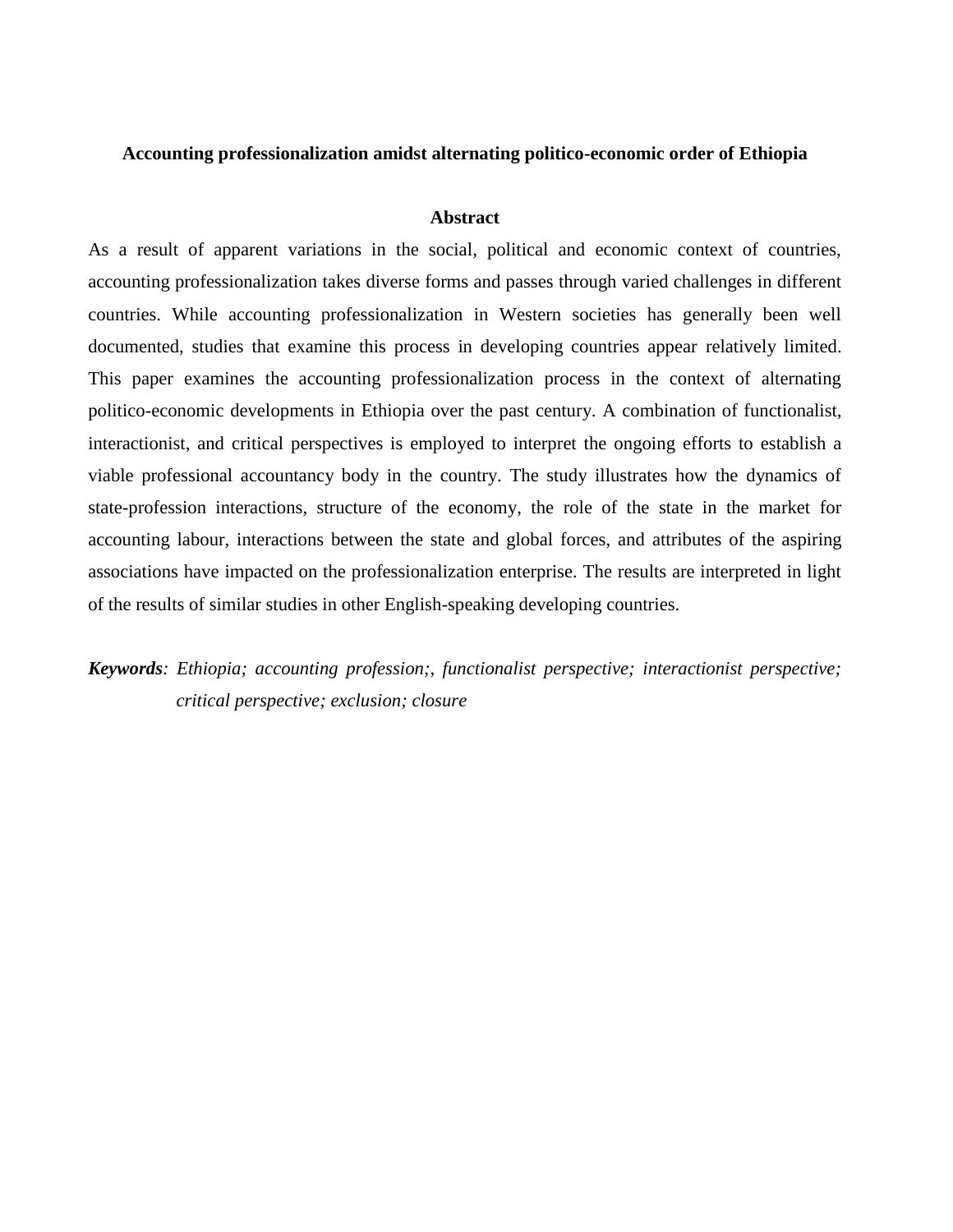# **INTRODUCTION**

Accounting professionalization has been examined in a variety of settings and from different perspectives. Prior studies employed the functionalist, interactionist and/or critical perspectives to explain the development of professional accounting associations. The functionalist view indicates that the crux of professionalization rests on the profession's ability to produce professionals with esoteric knowledge and skills who are to serve society in an altruistic fashion. On the other hand, the interactionist view maintains that professions are interest groups that attempt to convince society to seek their services so as to defend and further the interests of their members. More recently studies have taken a critical perspective to examine the professionalization processes within the context of state-profession dynamics and professions' attempts for collective social mobility within a set of power relations. According to this perspective, professions define and defend the interests of their members by creating professional monopoly through a process of closure and exclusion to prevent non-members from accessing professional practice (Sian, 2006; Uche, 2002; Walker, 2004; Willmott, 1986; Yapa, 1999).

While accounting professionalization in Western societies has generally been well documented (Hao, 1999), the literature on developing countries appears still limited (Uche, 2002). Some studies on the professionalization of accounting and accountants in developing countries, e.g. in Nigeria (Uche, 2002), Kenya (Sian, 2006), and Brunei (Yapa, 1999) have provided useful insights and have contributed to the literature. The development of accounting profession as viewed in a Western context is closely tied to the rise and development of industrial society (Hoskin and Macve, 1986; Willmott, 1986). That is, societal expectations from the accounting profession and the market for accounting labor exhibit varying forms depending on the level of industrialization of a society.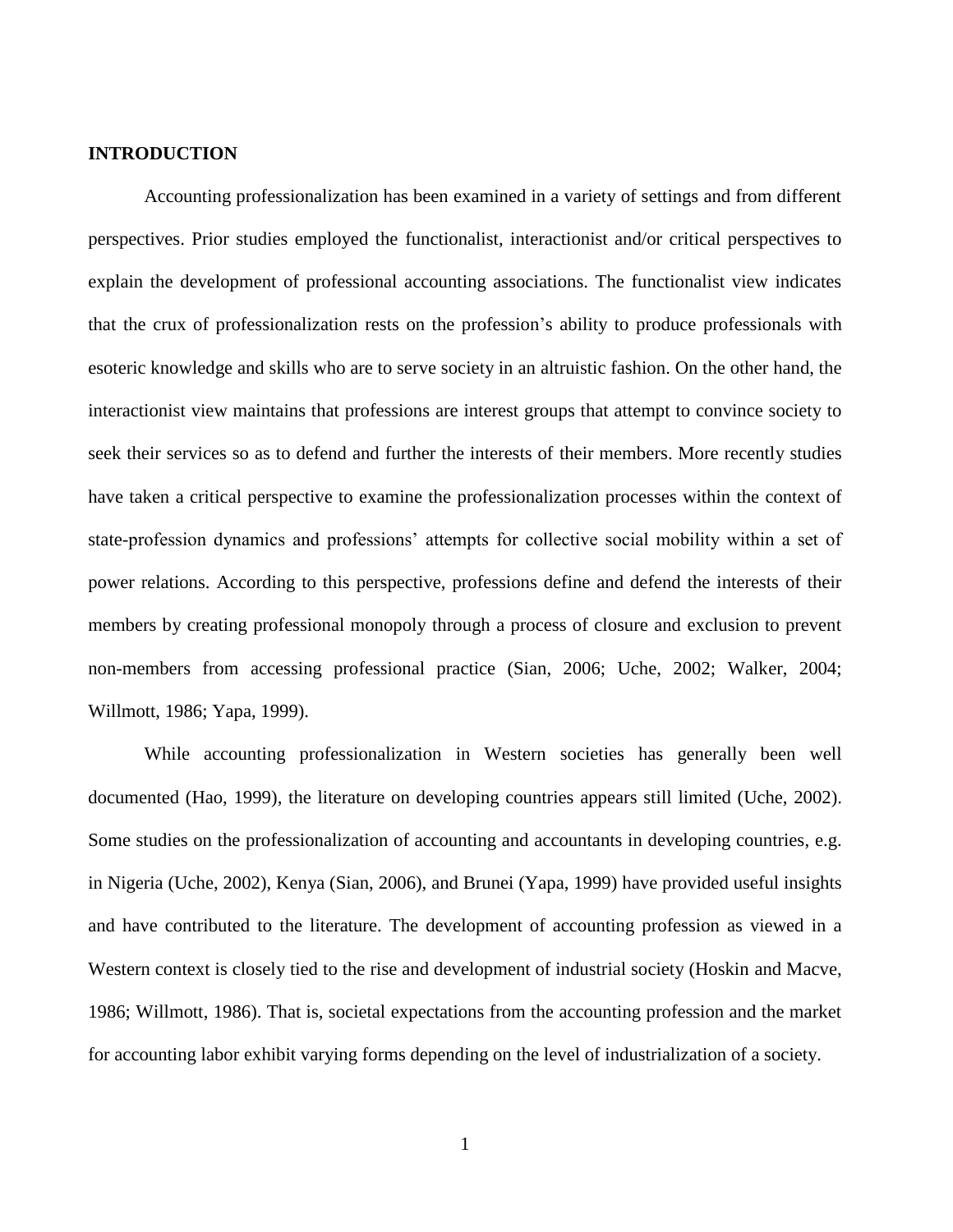Since globalization and harmonization are a top priority in accounting nowadays (Chua & Poullaos, 2002) studies of the accounting profession in a wide range of contexts across the globe could contribute useful insights to accounting research and practice. As accounting professionalization is dependent upon a complex set of political, economic, and social contexts in which it takes place, the Western model may not fully explain the development of accounting in developing economies (Seal, Sucher and Zelenka, 1996). Whilst Western European societies have typically followed the Marxian developmental stages of slave society, feudalism and capitalism (in that order), many developing countries have skipped or combined some of these stages. For example, Russia converted from a primarily feudal society in the age of Tolstoy and Dostoyevsky in the second half of the  $19<sup>th</sup>$  century to Stalinism in the 1930s. In addition, many developing countries have had Stalinist, communist and/or Asiatic modes of production at one time or another (Brown, 1974; Wittfogel, 1970). Marx referred once to the "Asiatic mode of production" where the despotic paid officials of the state constitute the ruling class; Marx and Engels referred to Russia in the 1850s as being "semi-Asiatic" (Brown, 1974, p. 27; Wittfogel, 1970, p. 375) whilst in 1905 Lenin claimed that at that time Russia had developed only a restricted Asiatic capitalism (Brown, 1974, p. 27; Wittfogel, 1970, p. 394).<sup>1</sup> Military dictatorships have also been a characteristic of sub-Saharan African countries (Uche, 2002). The countries of Eastern Europe, by and large, are still in transition from communism to fully-fledged market capitalism. Thus further studies with respect to developing countries could contribute additional insights into the development of the accounting profession at a global level and how the development of the accounting profession interacts with the social, economic, and political factors inherent in the prevailing mode(s) of production. The level of development of the private sector and the extent of economic activity undertaken by state enterprises

 $\overline{a}$ 

 $1$  According to Wittfogel (1970 p. 438, cited in Brown 1974, p. 27), "Lenin himself at the close of his life believed that Russia was well on the way to an Asiatic restoration".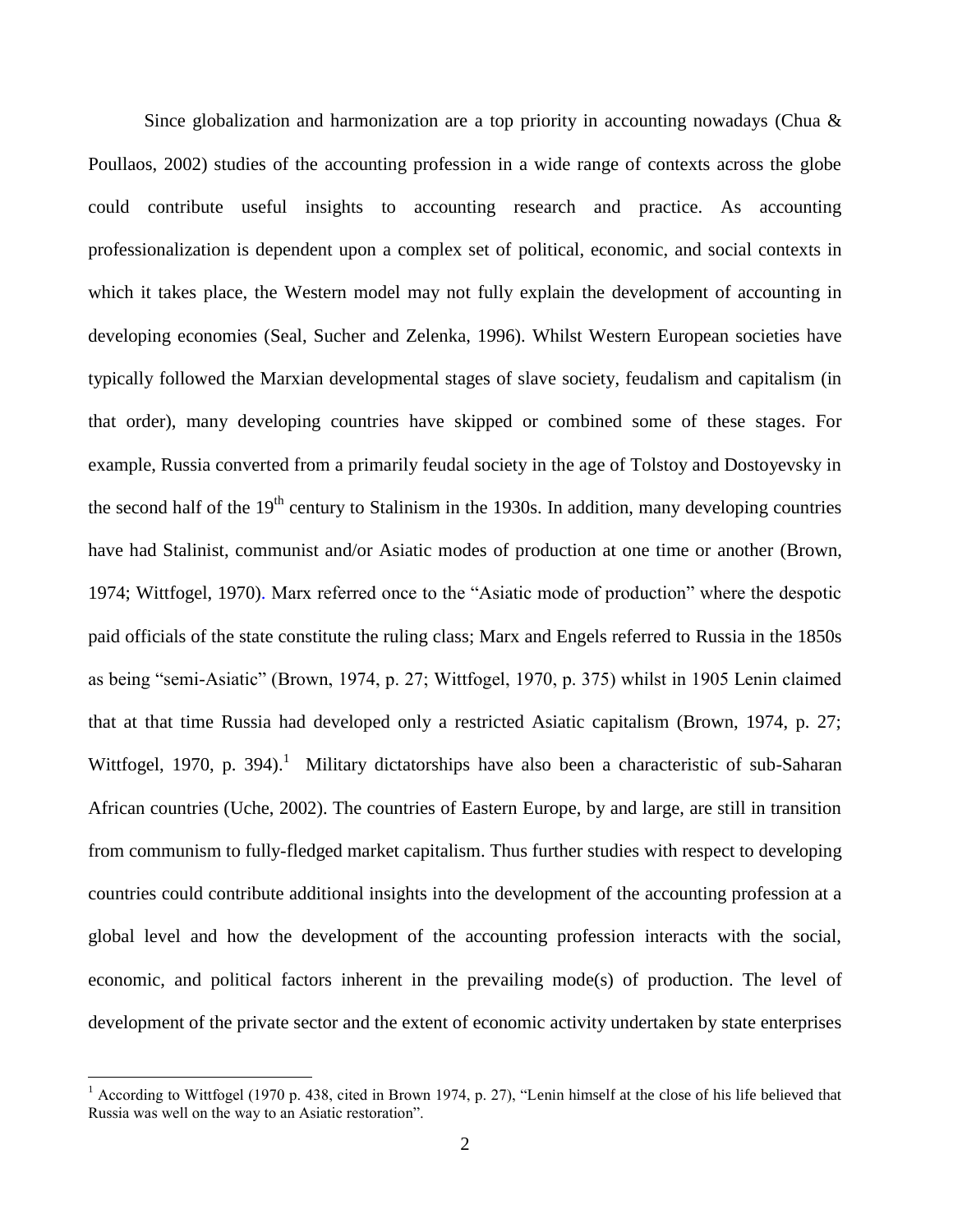bears implications to the level of development of supply and demand for accounting labor (Yapa, 1999). In developing countries like Ethiopia where state enterprises undertake the majority of economic activity (World Bank, 2007) and in which the state has the mechanism to provide supply of accounting labor, examining the dynamics of accounting professionalization and the results of such projects could arguably provide valuable insights.

This study attempts to examine the professionalization projects in Ethiopia based on a review of relevant documents as well as discussions with leaders and selected members of three accounting and auditing professional associations. Ethiopia is an East African country with a population of about 74 million as of 2007 (Federal Democratic Republic of Ethiopia Population Census Commission 2007). The Country's major exports include coffee, gold, leather products, beeswax, canned vegetables, tea, sugar, cotton, oilseeds, and fresh flower. The nation imports mainly processed food, petroleum and petroleum products, chemicals, machinery, civil and military aircraft, transport and industrial capital goods, agricultural machinery and equipment, and motor vehicles (National Bank of Ethiopia, 2006; Nations Encyclopedia, 2004).

The remainder of this paper is structured as follows. The next section discusses perspectives employed in prior literature to study professionalization. Section 3 describes the development of accounting in Ethiopia and explains accounting professionalization processes in the country from the early-1900s through to the 2000s. Section 4 presents overview of current developments and their implications and Section 5 concludes.

# **APPROACHES TO THE STUDY OF PROFESSIONS**

To explain the process of professionalization, prior studies have employed three perspectives: functionalist, interactionist and/or critical. Willmott (1986) indicates that the functionalist and interactionist perspectives were dominant before the 1970s, whereas the critical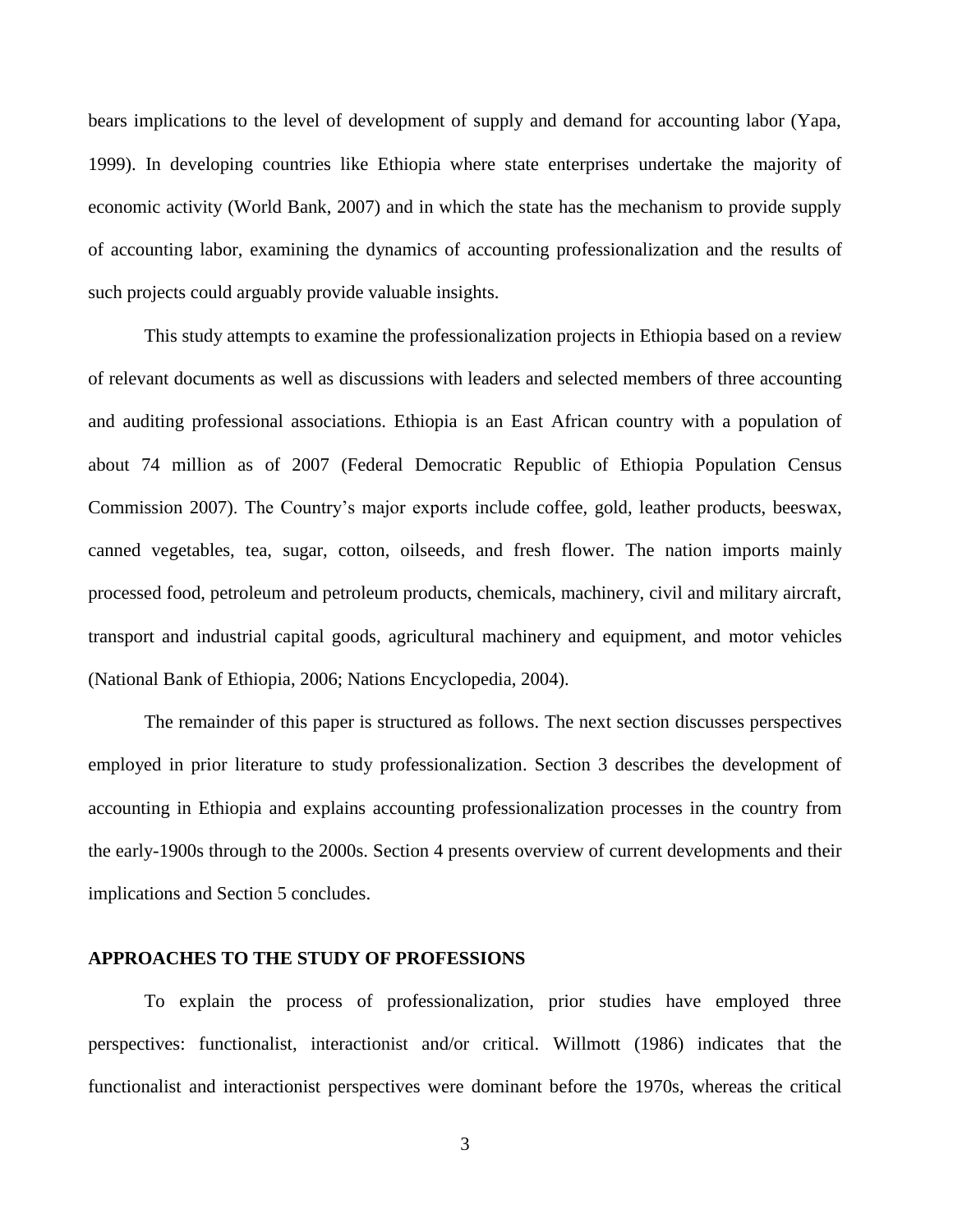perspective has dominated afterwards. Under the functionalist view, the crux of professionalization was regarded to rest on the profession's ability to produce the right professional with the competence as well as the commitment to serve society with altruistic motives. Thus, according to this paradigm, the presence of specialized knowledge of members of the profession that enables them to provide honorable, high-skill service to society has been considered central to the recognition of professions. The interactionist perspective views professional associations as interest groups that defend the interest of their members by convincing the community to grant them the right position in society and to seek their services. Thus, under this view professionalization is a result of symbolic interactions where meanings are negotiated for professions to be accorded the desired image in society (Sian, 2006; Uche, 2002; Walker, 2004; Willmott, 1986; Yapa, 1999).

More recently, studies on professionalization have taken a more critical perspective (Chua & Poullaos, 1998; Sian, 2007; Walker and Shackleton, 1996). These studies use the sociological theories of Max Weber and/or Karl Marx to examine the professionalization processes within the wider context of power relations. Significantly, Willmott (1986) argues that this perspective extends the interactionist views by subjecting the professionalization process into a wider context of power structures where the state, the public and other users of the services of the profession facilitate or constrain the professionalization process. From the critical point of view, professions attempt to attain collective social mobility through the processes of exclusion and closure to restrict the supply of professional services to niche markets to their members. This process involves lots of dynamics with powerful others including state and other components of society. For example, professions operationalize the concept of "furthering the interest of members" by creating professional monopoly via legislation to that end; thus state-profession dynamics set in (Sian, 2006; Uche, 2002; Willmott, 1986; Yapa, 1999).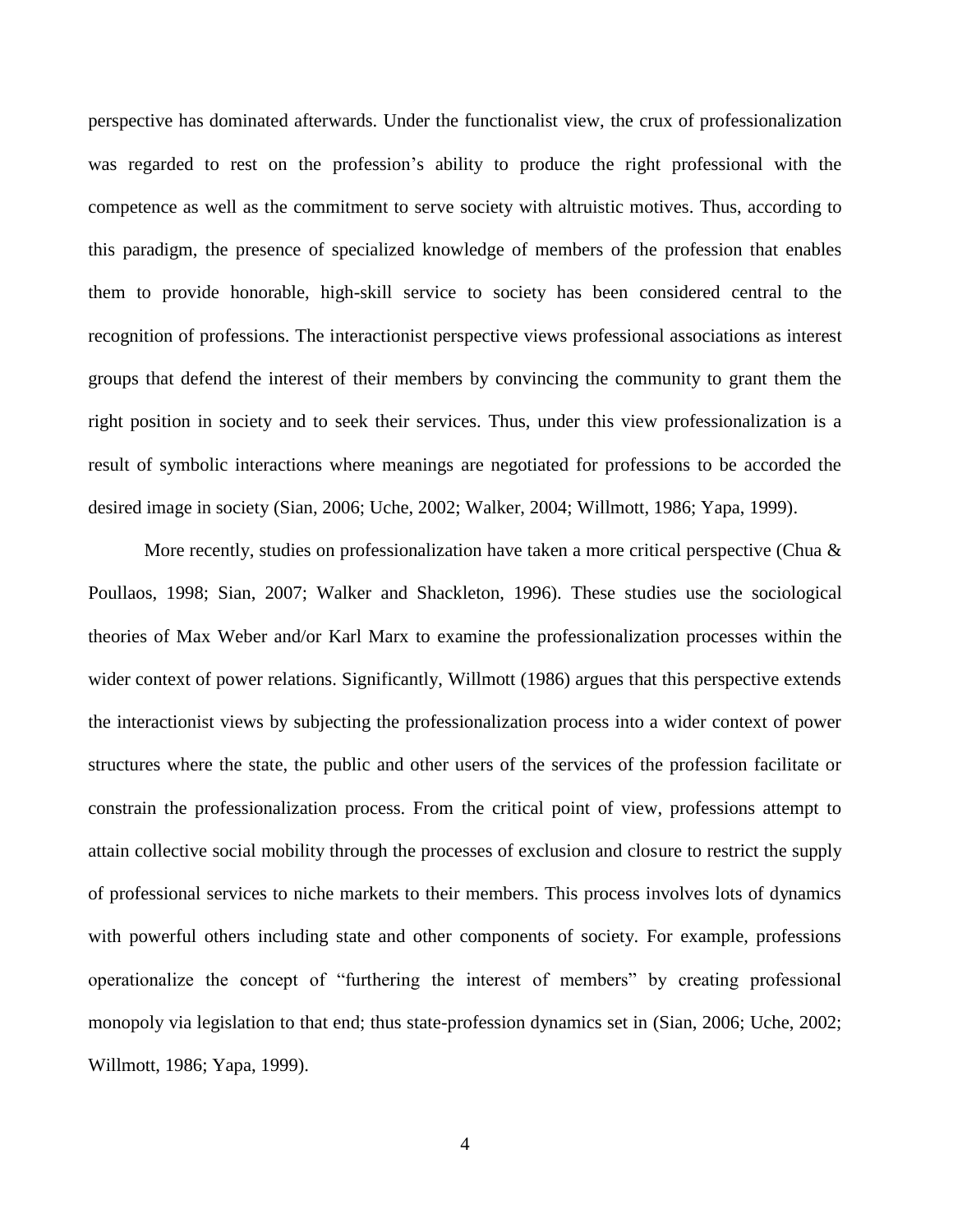These perspectives on professionalization have been employed in the study of the development of the accounting and auditing professions in the different empirical settings of various developing countries. Examples include Uche's (2002) study on Nigeria; Sian's (Sian, 2006, 2007) study on Kenya; Yapa's (1999) study on Brunei; and Seal, Sucher and Zelenka's (1996) study on the Czech Republic. These studies indicate the diverse forms in which accounting professionalization can and does take place. It still appears appropriate to examine accounting professionalization in view of the wider context in which it takes place in developing countries especially by closely examining the essence and temporal aspects of state-profession interactions as well as the impact of other context factors to promote and/or constrain professionalization. Specifically, examining context factors such as: the structure of the economy; the involvement of the state in economic activity; the role of the state in the market for accounting labor; and the interaction between state and global forces, may offer the literature additional insights. To that end, a combination of the three perspectives on professionalization as synthesized by Willmott (1986) has been employed in this study to examine the ongoing accounting professionalization enterprise in Ethiopia.

# **ACCOUNTING PROFESSIONALIZATION IN ETHIOPIA**

This paper examines the process of accounting professionalization in Ethiopia in three distinct periods where the nation has had alternating political orders: from a developing market economy (pre 1974) to a communist economy (1974 through to 1991), and then back to a market oriented economy (1991 onwards). Before 1974, Ethiopia was a developing market economy. In 1974, with the coming into power of a military government, the country shifted to a command economy. This led to nationalization of private companies and establishment of state-owned companies. In 1991, the present government came into power, proclaimed a free market economic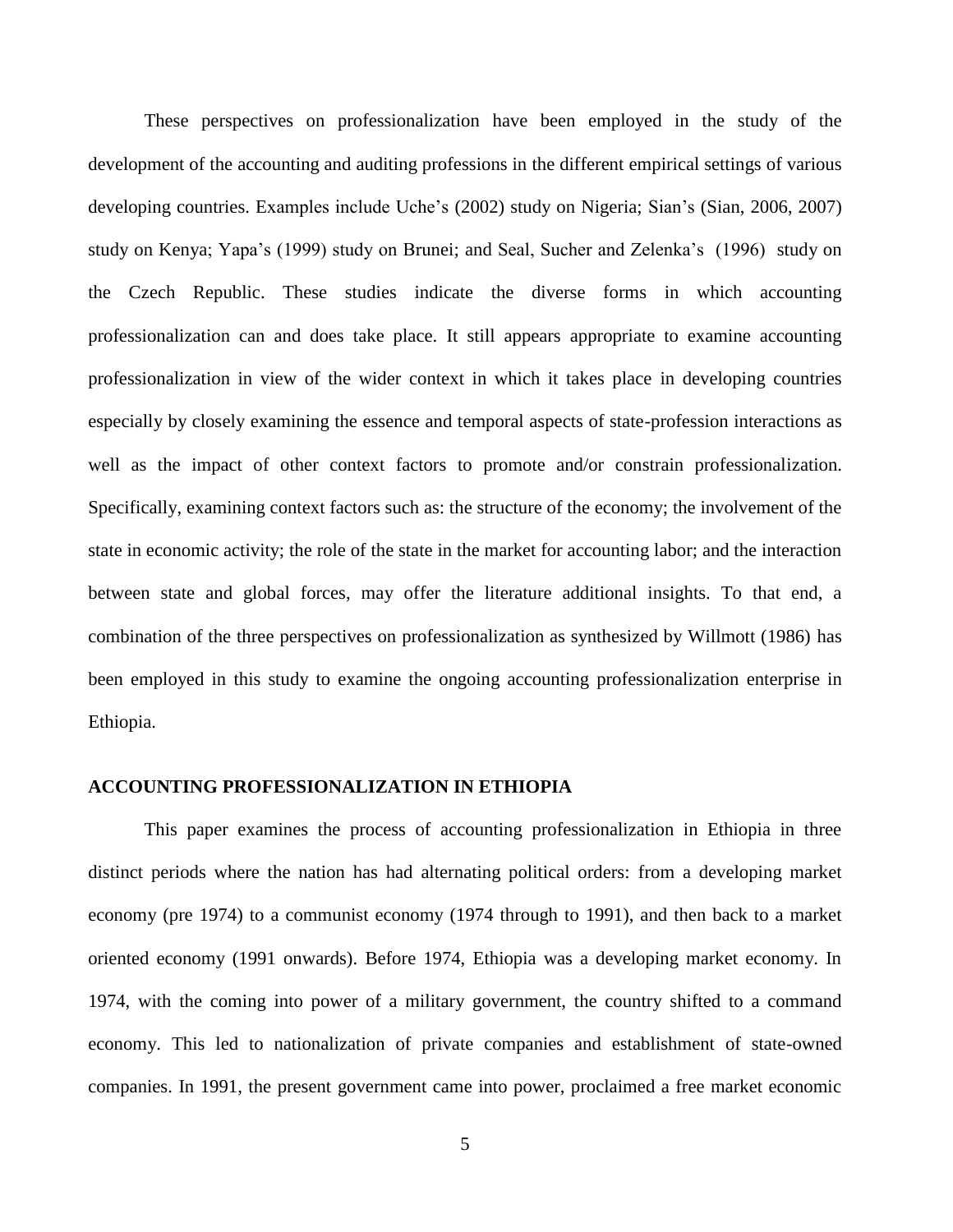system, and privatized a number of state-owned companies. Increased management autonomy was also afforded to the remaining state-owned companies by Proclamation 25/1992 (Government of Ethiopia, 1992).

Ethiopia is a member of the Common Market for Eastern and Southern Africa (Nations Encyclopedia, 2004) and applied for World Trade Organization accession in February 2003 (World Trade Organization, 2007). The nation receives World Bank and IMF loans, grants, and economic policy reform advice in managing its development. The country's GDP and per capita GDP have both improved since 1991; however, external debt has remained high (Gebrekidan, 2005). These signs of growth in the economy and the high external debt may make the presence of a strong accounting profession imperative as the global view is that accounting aids the national development process (Asechemie, 1997; Enthoven, 1965; Willmott, 1986). This notion is supported by studies in the context of Western economies. For example, the Marxist accounting historian Bryer (2005, 2006a) has argued that accounting played a central role in the British industrial revolution. The accounting function is today is also considered as a key element in labor process control (Bryer, 2006b; Mihret, James and Mula, 2009). Thus, a study of accounting professionalization in the context of developing countries such as Ethiopia may help us better understand the role of the profession in assisting economic development.

The process of accounting professionalization in Ethiopia seems to exhibit distinct patterns during the three chronological periods: Pre-1974, 1974 to 1991, and post-1991. These patterns are described below in terms of stakeholders' efforts to promote accounting professionalization and the outcomes of such efforts.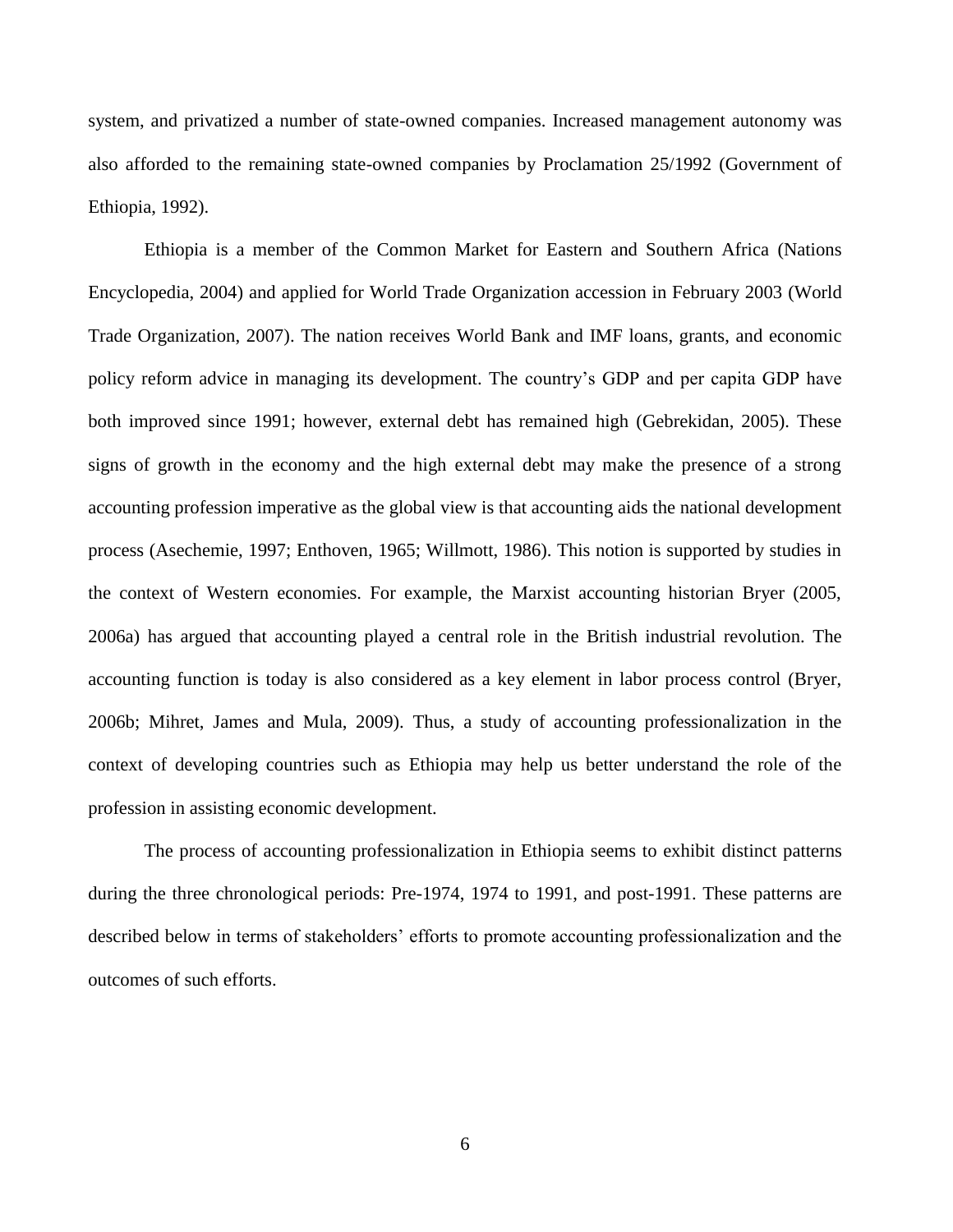### **Pre-1974**

 $\overline{a}$ 

Accounting and its key concepts do not appear to have had a recent history in Ethiopia. Kinfu (1990) provides an account of the development of accounting in the country. Kinfu argues that the keeping of records in various forms might have existed in ancient Ethiopia as early as the  $3<sup>rd</sup>$ century A.D. during the Axumite Kingdom of ancient Ethiopia. The start of modern accounting in the country, nonetheless, is traced to the beginning of the  $20<sup>th</sup>$  century. According to Kinfu, the keeping of formal records of government activities started in the 1900s when Emperor Menelik established Finance and *Gauda* (meaning treasury) Ministry which was to keep records of the king's treasury. Kinfu also indicates that modern financial accounting in the private sector started in Ethiopia in 1905 when the Bank of Abyssinia was established. The bank was established as a branch of the Bank of Egypt, which was in turn administered under the British financial system. The author points out that, despite Italian and French involvement in the affairs of the Bank of Abyssinia, the British citizens controlled its administration. As a result, usage of British accounting terminology, financial reporting requirements and personnel training left their footprints. This observation lends support to Frank's (1979) classification of Ethiopian financial reporting practices mainly under the British Commonwealth model<sup>2</sup>, despite the authors' indication that Ethiopian accounting is also not too far removed from the Latin American model.

In the government sector, a commission of trade inspectors was established by government regulation in 1917 to undertake monitoring of trade and customs in the country. The inspectors were required to report their negative and positive findings in relation to (Kinfu, 1990, p. 193):

a) income raised and amounts expended on maintenance (consumption needs);

<sup>&</sup>lt;sup>2</sup> Other countries in the same category include Australia, Bahamas, Eire, Fiji, Jamaica, New Zealand, Rhodesia, Singapore, South Africa, Trinidad & Tobago, and United Kingdom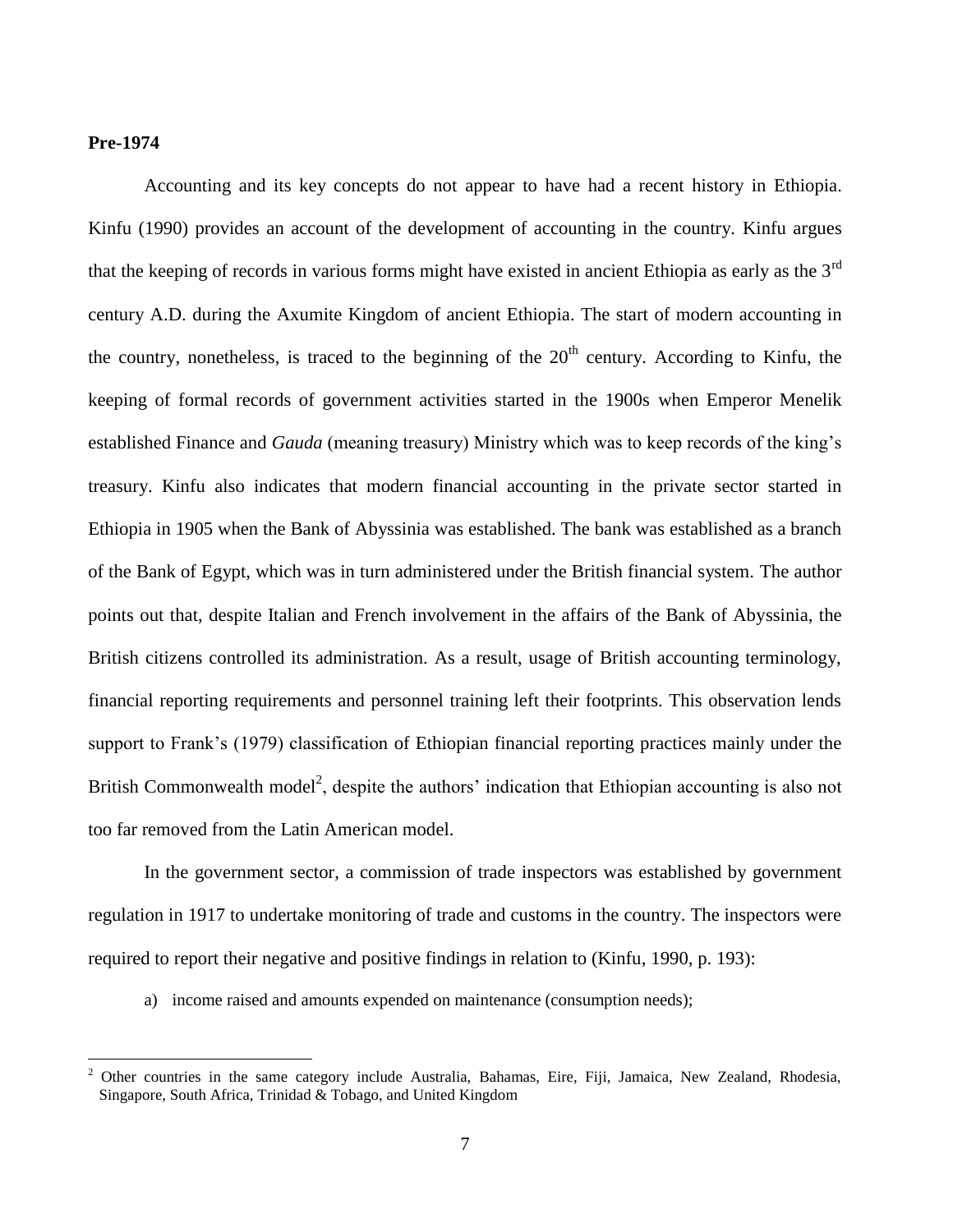- b) employees who did little work, but have much expended on their maintenance (consumption needs);
- c) those who worked hard and brought much income with little expenditure on their maintenance;
- d) the period of service of an employee and the type of service he rendered;
- e) ways and means of minimizing cost by folding [combining] jobs to be performed by few employees;
- f) suggestions for improving departments whose expenditures were too high relative to the income they generated;
- g) existence of proper and sufficient top executive authorization for all types of expenditures; and
- h) observing that surplus (more that necessary) employees were placed in market places and check-points.

The foregoing quote makes it clear that operational or performance auditing in a rudimentary sense was started for the government system of Ethiopia in the early  $20<sup>th</sup>$  century. Kinfu (1990) explains that the contribution of foreign advisors to the kings of Ethiopia during the period from the 1890s through to the 1970s led to the issuance of government regulations and proclamations such as those mentioned. Some of the proclamations and regulations continue to define or at least strongly influence the legal basis of accounting and audit practice in Ethiopia to this date. Examples include the 1960 Commercial Code of Ethiopia, the Audit Commission Proclamation of 1944 (which was the foundation for the Auditor General proclamation of 1961) and the Audit Service Corporation Proclamation of 1977.

In discussing the contribution of foreign advisors to the development of accounting in Ethiopia, Kinfu (1990) considers the role of consultants during the construction of the Ethio-Djibouti railway in the 1890s, and of the legal, military, and foreign affairs advisers in the 1930s, as initial contributions. The author then attributes subsequent developments of accounting during the period from 1934 to the early-1970s to the Anglo-American legal and financial advisors to Emperor Haile Silassie I (1928-1974). The first substantial development during this period was the issuance of Ministry of Finance directives in 1942 (Argaw, 2000a; Kinfu, 1990; Kinfu, Negash and Merissa, 1981). This was followed by the formation of the Audit Commission by Proclamation No. 69/1944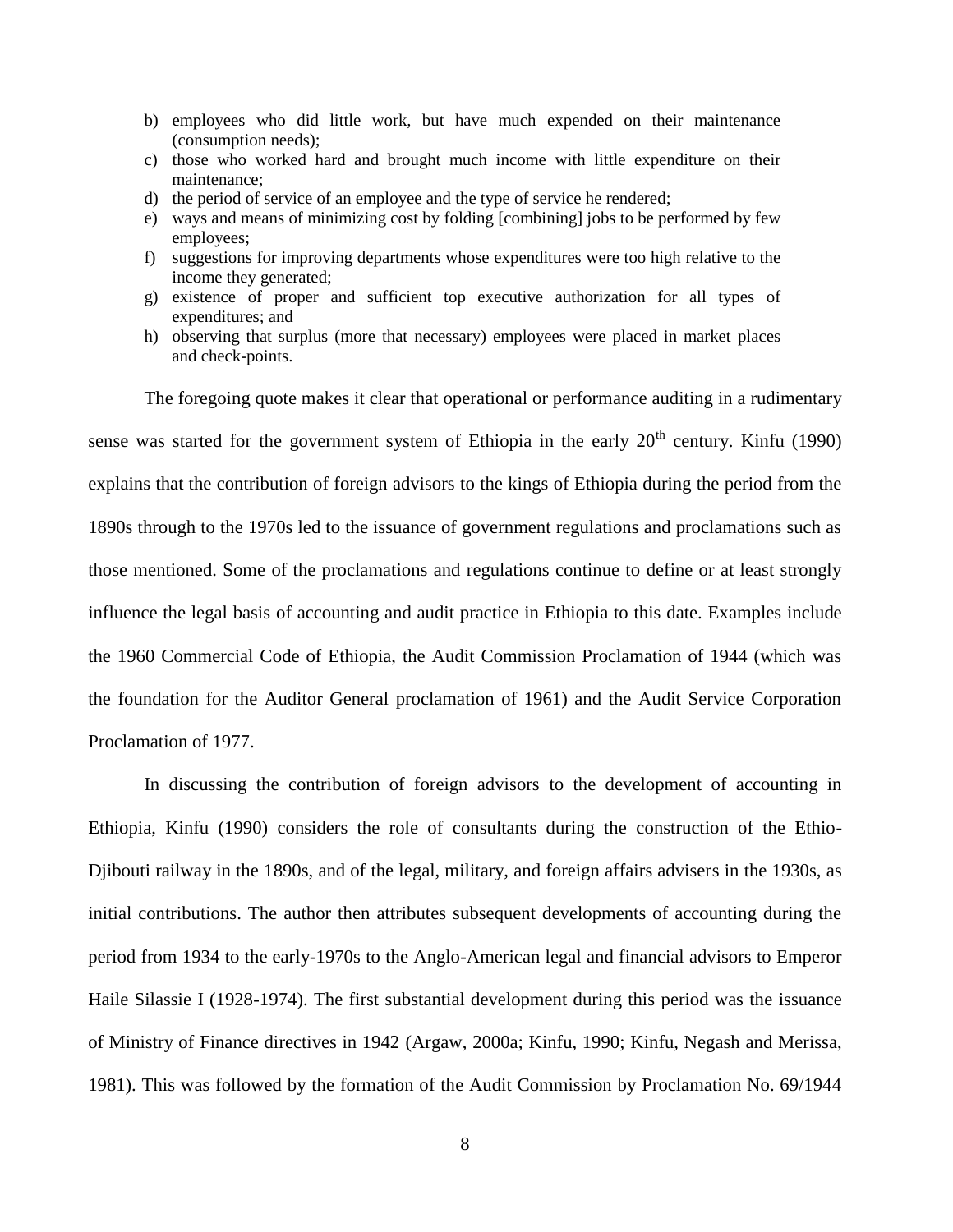to undertake external audit of accounts of the Ministry of Finance (Government of Ethiopia, 1944), which was subsequently mandated to conduct the external audit of other budgetary institutions as well. This marks the start of today's Office of the Auditor General of Ethiopia (OFAG), which, amongst other duties, monitors and regulates the accounting and auditing profession in the country.

In about the same time frame, the Ethiopian Highway Authority and Ethiopian Airlines were established. In addition to this, the Ethiopian Telecommunications Corporation and the Ethiopian Electric Light and Power Authority were made autonomous state-owned companies. These phenomena led to the involvement of foreign companies as partners, financiers or consultants to the Ethiopian state-owned companies. As a result, internal audit was introduced in these enterprises with a view to strengthening internal controls (Kinfu, 1990).

Another development in the 1940s was the start of public accounting in Ethiopia. This is traced to events when British accounting firms, like PriceWaterhouse and Peat, opened branches in the country. As Kinfu (1990, p. 197) comments:

It is apparent that different types of accounting systems were, at this stage, instituted in Ethiopia by the financing agencies and expert advisers [to the state-owned enterprises]. While many foreign experts from different countries played a role in introducing accounting into Ethiopian enterprises, the influence of Britain is particularly evident on the accounting side, especially in the books (……..). Accounting and auditing advisory services were offered to [Ethiopian organizations] by British accounting firms, such as the Price Waterhouse and Peat etc., the first accounting firms to open a practice in Ethiopia. British influence penetrated the accounting practices of many client organizations as auditing and financial advisory services were provided by their foreign and indigenous counterparts and were to remain British-oriented even up to today.

Argaw (2000a) reinforces Kinfu's (1990) points regarding the development of accounting in

the 1940s, in commenting that:

The history of [modern] internal auditing [in Ethiopia] dates back to the 1940s just about the time the profession has also evolved in Europe and in the United States [of America]. The difference in the two situations is that, in Europe and the United States [of America], it was not so much of the commencement of the internal audit task within various institutions but the development of the real professionalization by the establishment of the Institute of Internal Auditors (IIA) in 1941.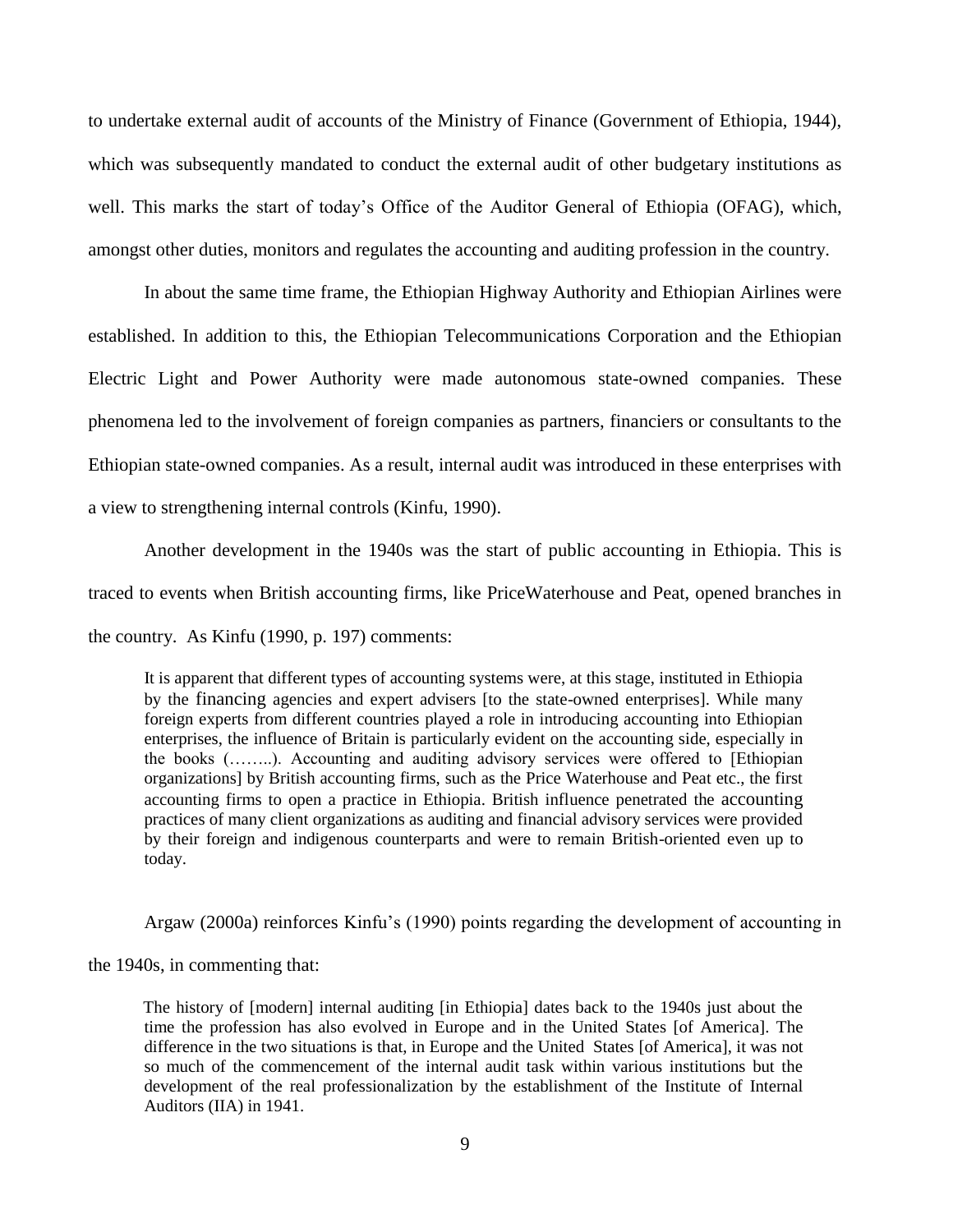As a consequence of the growth of the demand for trained manpower in accounting and auditing up to the early-1940s, the Addis Ababa College of Commerce was established in 1943. The College of Business was then opened at Addis Ababa University in 1963 and at Asmara University in 1969. These institutions have played essential role in the development of the accounting profession in Ethiopia (Argaw, 2000a; Kinfu, 1990).

Other significant developments in the history of accounting in Ethiopia took place in the 1960s. Firstly, the Commercial Code of Ethiopia was proclaimed in 1960 (Government of Ethiopia 1960). This Code contains accounting and external auditing provisions, which still serve as the legal basis for financial reporting and external audit of companies (Argaw, 2000a; Kinfu, 1970; Kinfu, Negash and Merissa, 1981; World Bank, 2007). The code provides some requirements for financial accounting, reporting, and external auditing of companies that operate in Ethiopia. The limitations that possibly constrained the code's contribution to the development of accounting and auditing in the nation include that it does *not*: (a) specify the accounting standards to be followed in financial reporting; (b) define the qualifications of an auditor; (c) require compliance with professional standards on auditing; or (d) impose an audit requirement upon private limited companies with less than 20 members (World Bank, 2007). The second development was the formation of the Office of the Auditor General (OAG) in 1961 by Proclamation 199/1961(Government of Ethiopia, 1961). This proclamation accorded the OAG greater authority than was provided in the 1944 proclamation when the office was established as an audit commission (Argaw, 2000a; Kinfu, 1990). The proclamation has subsequently been revised three times, in 1979, 1987 and 1997 (Government of Ethiopian, 1997). The 1997 version of the proclamation is the legal basis for external audit for government organizations in Ethiopia today.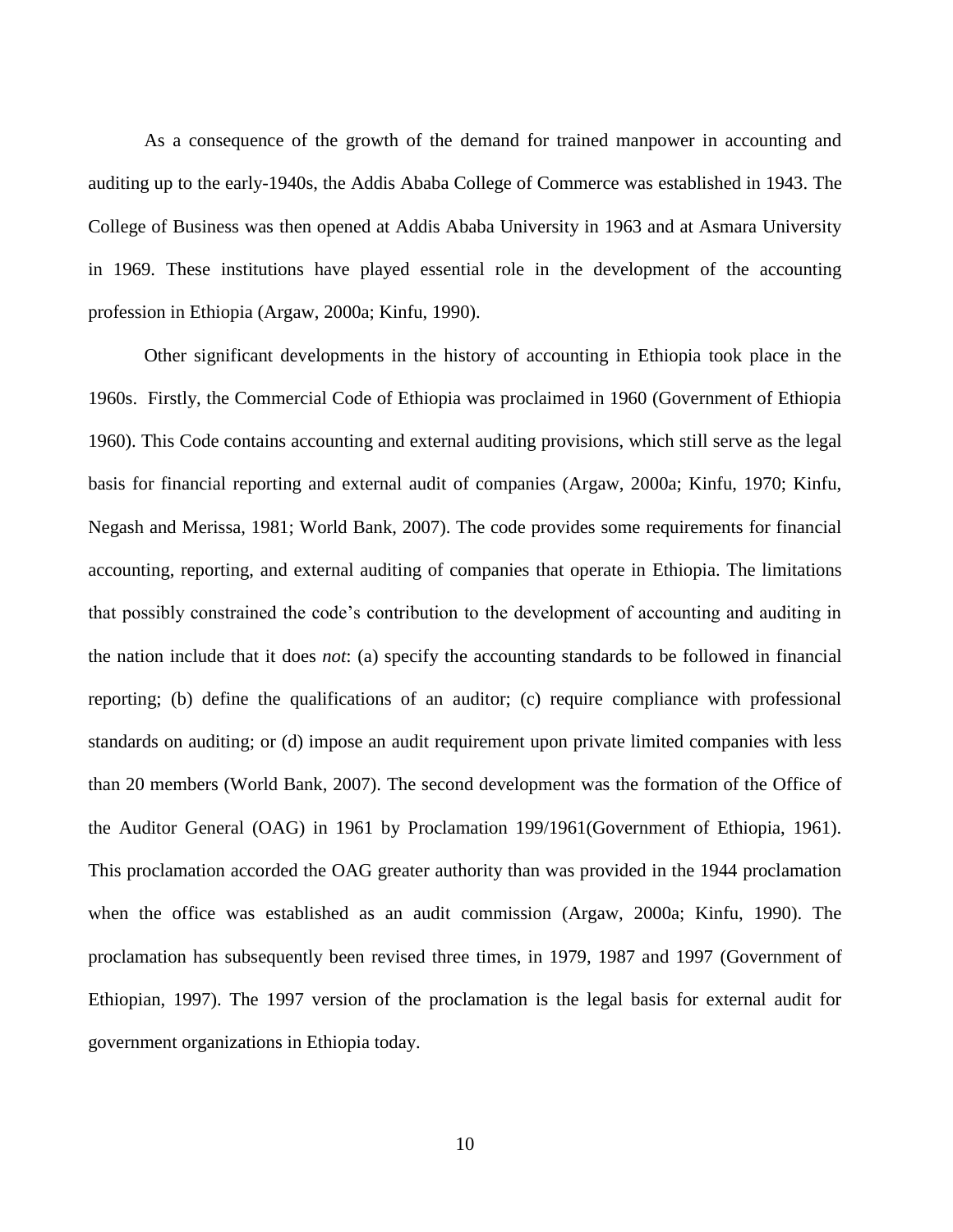The idea of the need to monitor and regulate the accounting profession in Ethiopia was felt as early as 1966 when the then Ministry of Commerce and Industry drafted legislation to the same end (Kinfu, Negash and Merissa, 1981). The legislation proposed the establishment of public accountants' certification committee; suggested minimum required qualifications for certification; and provided for monitoring of public accounting practice. Kinfu, Negash and Merissa (1981) assert that the act was not enacted due to a lack of a sufficient number of well qualified Ethiopians to meet the requirement, the presence of some people in accounting practice without meeting the minimum requirement but who received practicing licenses through practical experience, and the dominance of foreign public accounting firms and experts who arguably lack the motivation to achieve the end sought.

Kinfu, Negash and Merisa's (1981) assertions regarding the challenge that the presence of individuals who appear less qualified than the defined standard could present sounds reasonable in view of similar experience in other countries, e.g. Kenya and Australia. The experience in Victoria, Australia (Chua and Poullaos, 1993; 1998) and Kenya (Sian, 2006; 2007) suggest that inclusionary usurpation rather that closure might assist the development of the profession at least at certain stages in its development. This strategy helps to attain a critical mass of members at the early stage of development of the profession (Ramirez, 2001; Sian 2006). Similarly, the authors' observation is in line with Uche's (2002) assertion that dual membership to professional associations could lead to a conflict of interest and might complicate the struggle for jurisdiction. The challenges presented by the dominance of foreign qualified practitioners, be they locals or foreigners, in the development of indigenous professional associations were also experienced in Nigeria (Uche, 2002; Wallace, 1992).

The absence of aspiring professional groups to take advantage of the government initiative and establish a professional accountancy body is clearly evident here. Although the state has a role to play in the development of accounting professions (Sian, 2006; Uche, 2002) it may be the efforts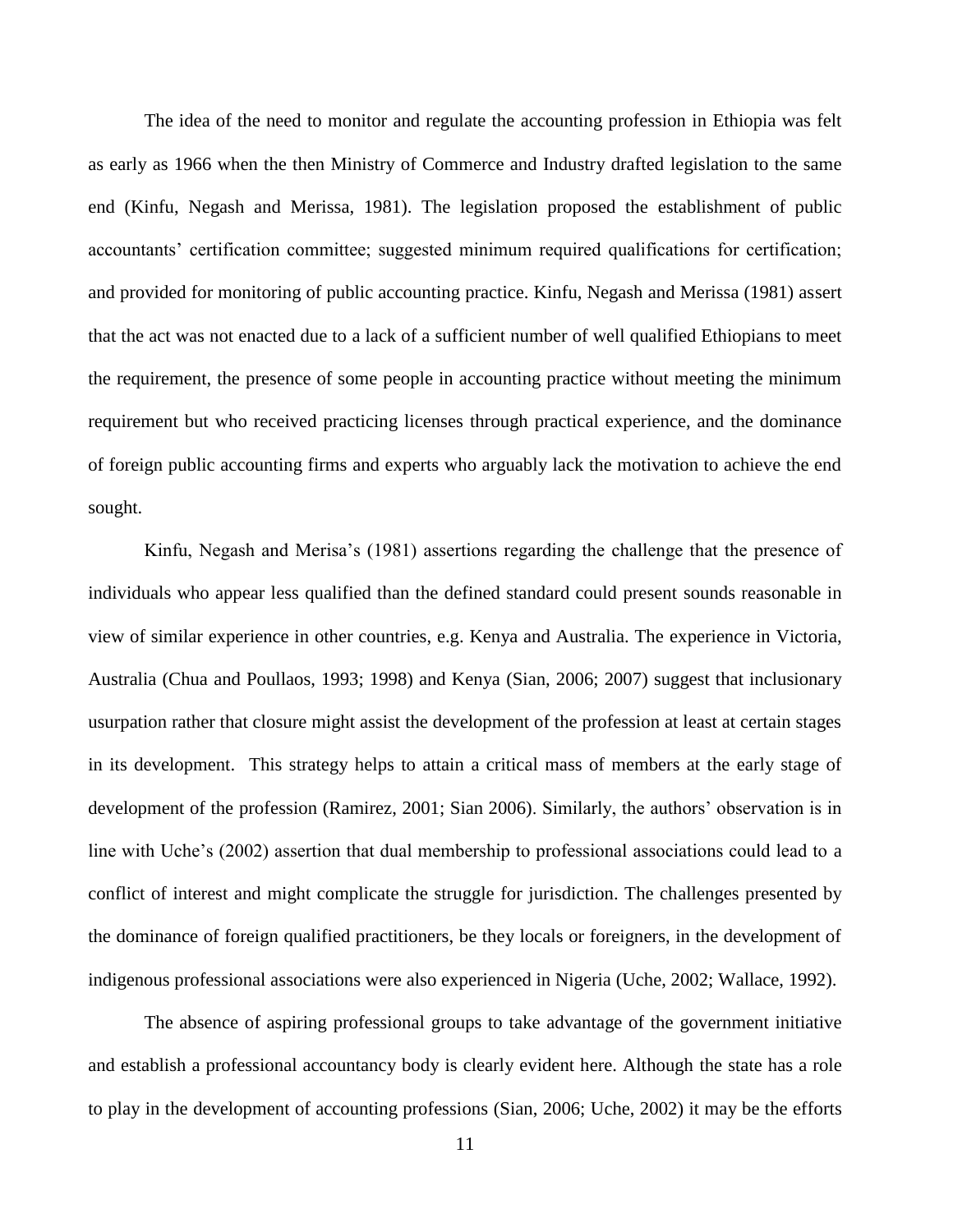of the professions themselves that matters the most. From both functionalist and interactionist perspectives, the failure of the foregoing attempt to establish an indigenous professional accounting association should not come as a surprise. From the functionalist perspective, producing the professionals with esoteric knowledge should precede the development of the regulated profession because the crux of professionalization rests in the product rather than in the process. Thus without a professional body to control the knowledge base and to train, examine, and certify potential members, a professional body cannot remain on the cutting edge (O'Regan, 2001; Walker, 2004).

From the interactionist perspective, it is the professional body, in its endeavors to further the interests of its members, that promotes and develops the profession. The concepts of exclusion and closure may not come into play unless the profession first forms a critical mass of members (Sian, 2006). Specifically regarding the presence of non-qualified and part-qualified practitioners, who were in public professional practice without meeting minimum requirements, the experience of Kenya shows that promoting inclusionary usurpation at the beginning is a more constructive strategy than exclusion and closure. The authors believe that there would be little motivation to exclude and close in a profession that contained, say, only 20 or 50 people.

The developments in the legal, educational, commercial climate in Ethiopia until the early 1970s have created conducive environment for the development of the accounting profession in the country (Jones & Kinfu, 1971). Consequently, an effort to establish indigenous professional accounting associations in Ethiopia occurred in 1973 when the Ethiopian Professional Association of Accountants and Auditors (EPAAA) was established (Argaw, 2000a; Kinfu, 1990; Kinfu, Negash and Merissa, 1981). The EPAAA was aspiring to develop to a level where it would certify and license public accountants to practice in Ethiopia. Composition of members to the association included mainly accounting and auditing practitioners. As of 1975 the association had 38 members who were in public practice. Kinfu, Negash amd Merissa (1981) assert that the EPAAA achieved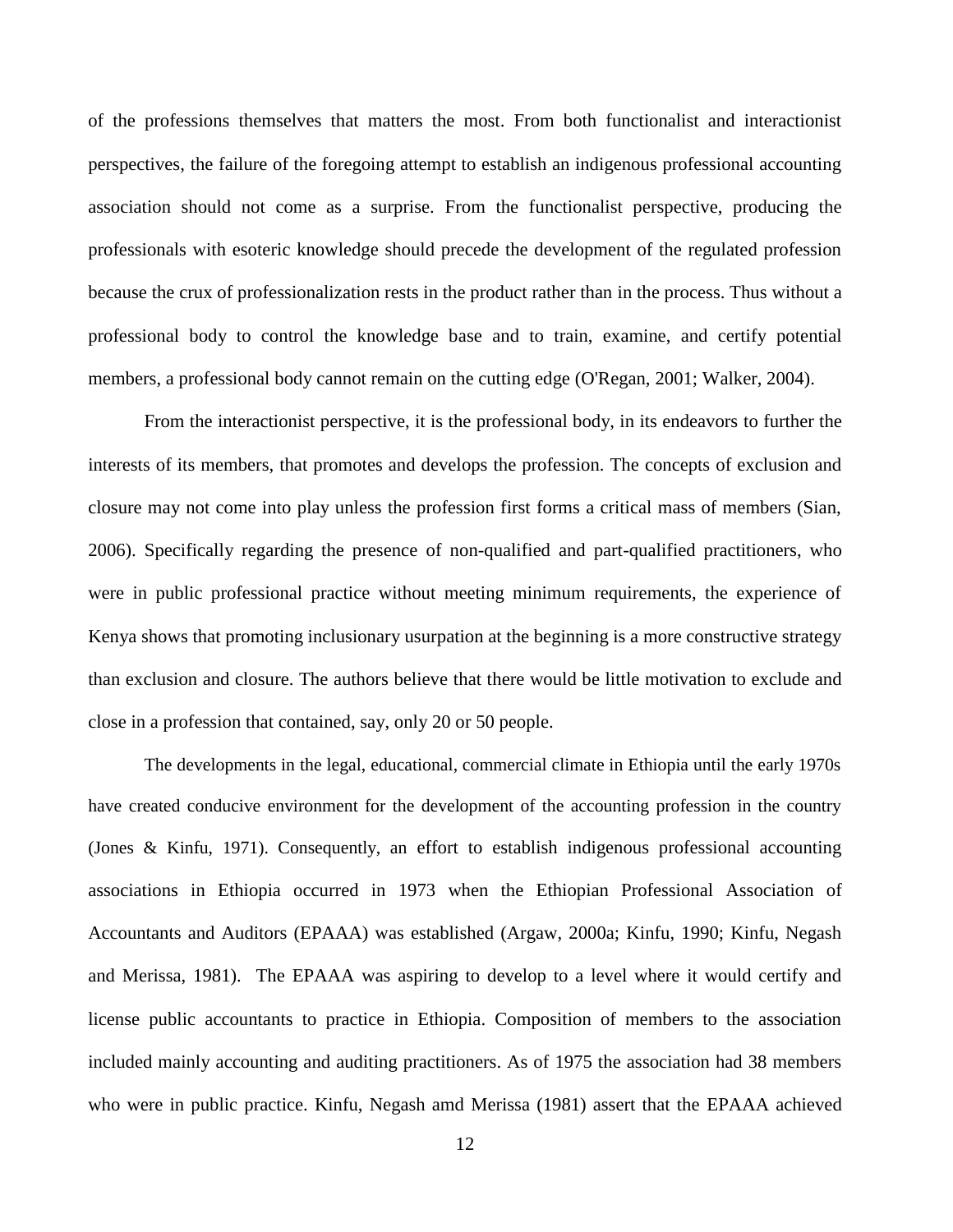minimal success because most of its members were expatriates who were already certified abroad. From the critical perspective, this may be interpreted as members lacking the motivation to abide by the newly proposed modes of exclusion and closure. In the face of these challenges, the EPAAA issued two directives related to audit practice, namely, Board of Directors Directive No. 1 on special investigations, and No. 2 on bidding for audit contracts. Subsequent to the nationalization of private companies that followed the change of government in 1974, the association issued Board of Directors Directive No.3 on financial accounting and reporting (Weldegiorgis, 1992).

The literature indicates that the state has been a central actor in accounting professionalization processes in Europe (Caramanis, 2002; Ramirez, 2001) whereas it was considered generally to be neutral in Anglo-American cases (Sian, 2006). The sub-Saharan African experiences of Kenya (Sian 2006, 2007) and Nigeria (Uche, 2002) suggest that the contribution of government in winning the types of challenges observed in Ethiopia has been paramount. The problem persisted in Ethiopia, arguably because professional and government initiatives were sequential rather than simultaneous and synchronized.

In sum, this first period (pre-1974) was the time when foundations for the development of accounting were laid down. However, the accounting practice and professionalization did not achieve a high level of development in this period. Attempts were made to establish a professional accounting association but minimal success had been achieved. State and individual professional endeavors to the same end were sequential rather than simultaneous. The professional association established during this period also adopted the strategy of exclusion and closure rather early in its development without working to define and control the knowledge base for provision of certifications. This seems to have restricted its development as all its certified members were certified abroad and possibly lacked the willingness to shift professional commitments to EPAAA and away from the international association that certified them. A more inclusionary policy, such as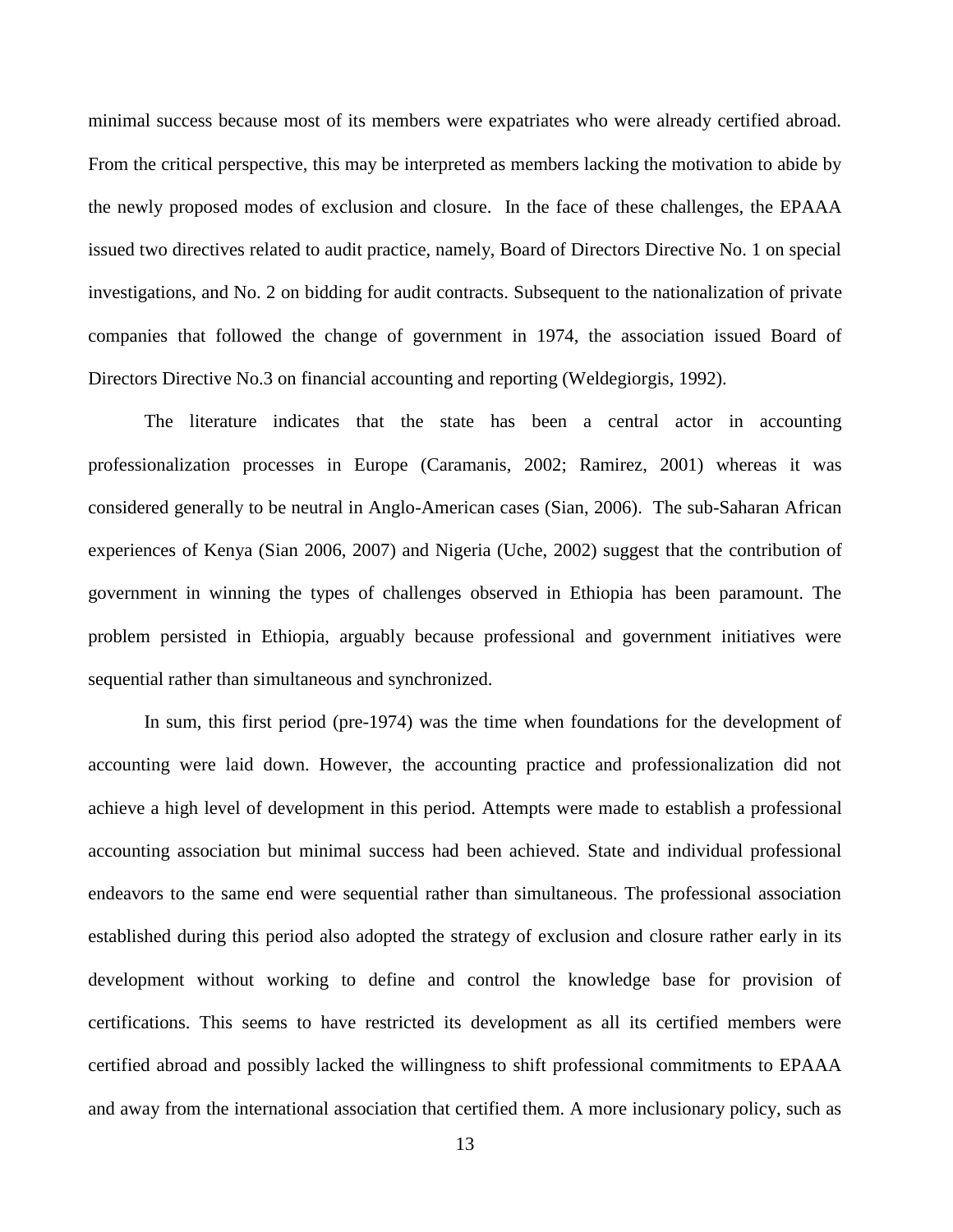that adopted in Kenya and in colonial Victoria, might have better served the profession's interests during this period.

### **1974 - 1991**

Following a revolution in Ethiopia, a military government came into power in Ethiopia in 1974 and declared a communist ideology. As a result, private companies underwent nationalization and the number of state-owned companies in the country increased. Following this event, international public accounting firms that have been operating in Ethiopia, i.e. PriceWaterhouse Peat and Co and Mann Judd & Co., were closed (Kinfu, 2005; Weldegiorgis, 1992). Most people agree that the period up to 1991 was a time when the development of accounting (in the Western sense of the term) appears to have been held back (Argaw, 2000a; Blake, 1997; Kinfu, 2005). Nonetheless, an important landmark in the history of accounting and auditing in this period was the formation of the Audit Service Corporation (ASC) by Proclamation 126/1977 (Government of Ethiopia, 1977). The ASC currently undertakes external audit of public enterprises. Internal audit as a separate function also appeared in this period (in 1987) when the Auditor General was given the mandate to monitor and regulate internal auditing in government offices and public enterprises (Argaw, 2000a). This proclamation also gave the auditor general the authority to issue minimum requirements for recruitment of internal auditors, provide training to internal auditors, and require reports on internal audit of government organizations.

As this period is generally considered as a time when the development of accounting was directly or indirectly constrained (Blake, 1997; Kinfu, 2005), limited achievements were made in terms of the development of professional associations as perceived from the perspective of the Western model. The EPAAA was not active throughout this period. The use of accounting as a useful tool in organizations was undermined; as one of the leaders of IIA-Ethiopia commented: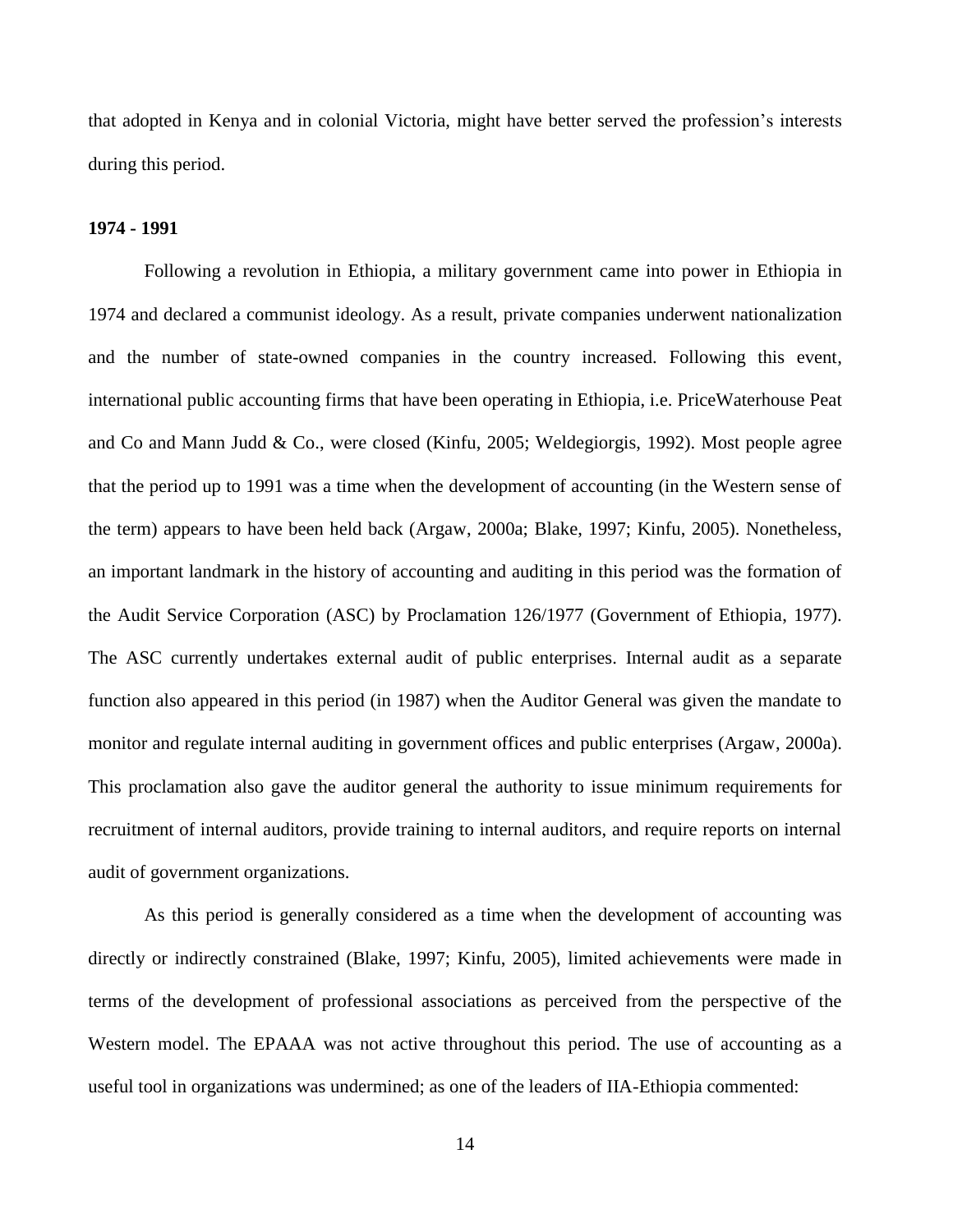During this period, private companies were nationalised. There were many public enterprises. There was no separation of technocrats and bureaucrats. Professionals could not succeed in their careers unless they were associated with the Workers Party of Ethiopia. Hence, professional standards were weakened during this period.

Uche (2002 p. 478) indicates that military regimes could at times be used to the advantage of

developing professions through clever lobbying:

Given the power of the State and the supreme powers usually conferred on military rulers, the dynamics in the relationship between the State and the profession in developing countries [….] are usually less systematic. Given the existence of few checks and balances in the system, any party that is able to influence the top military class may well be in a position to define the history of the entire profession. In other words, interest groups' lobbying for regulatory benefit is easier under such military governments mainly because legislative initiative during such periods is concentrated in a few individuals

Despite the existence of a military government during this episode of the development of accounting in Ethiopia, this situation was not exploited by the accounting profession possibly for two reasons. First, the professions do not seem to have actively lobbied those in power to utilize the situation. Second, the Ethiopia military government of this period had a communist ideology which arguably does not appreciate the role of Western-styled accounting in a society. For example, in the former Soviet Union, Mikhail Gorbachev was considered a radical in the 1980s for proposing the use of Western cost-accounting as a part of his overall strategies of *glasnost* (openness) and *perestroika* (restructuring) (Gorbachev, 1987). In a communist economy, accounting serves as a central planning tool as contrasted with its accountability and value-adding roles in Western corporate governance mechanisms (Hao, 1999; Seal, Sucher and Zelenka, 1996). The greater emphasis of the Ethiopian government on internal audit compared to external audit could be in line with this notion of accounting's role in a planned economy. Arguably, Ethiopia's strengths today in internal audit built upon the foundations laid down in the communist years. In accounting terms, the communist period in Ethiopia cannot be regarded as a total negative. Every historical period must be examined dialectically in terms of its thesis and anti-thesis. As Marx wrote: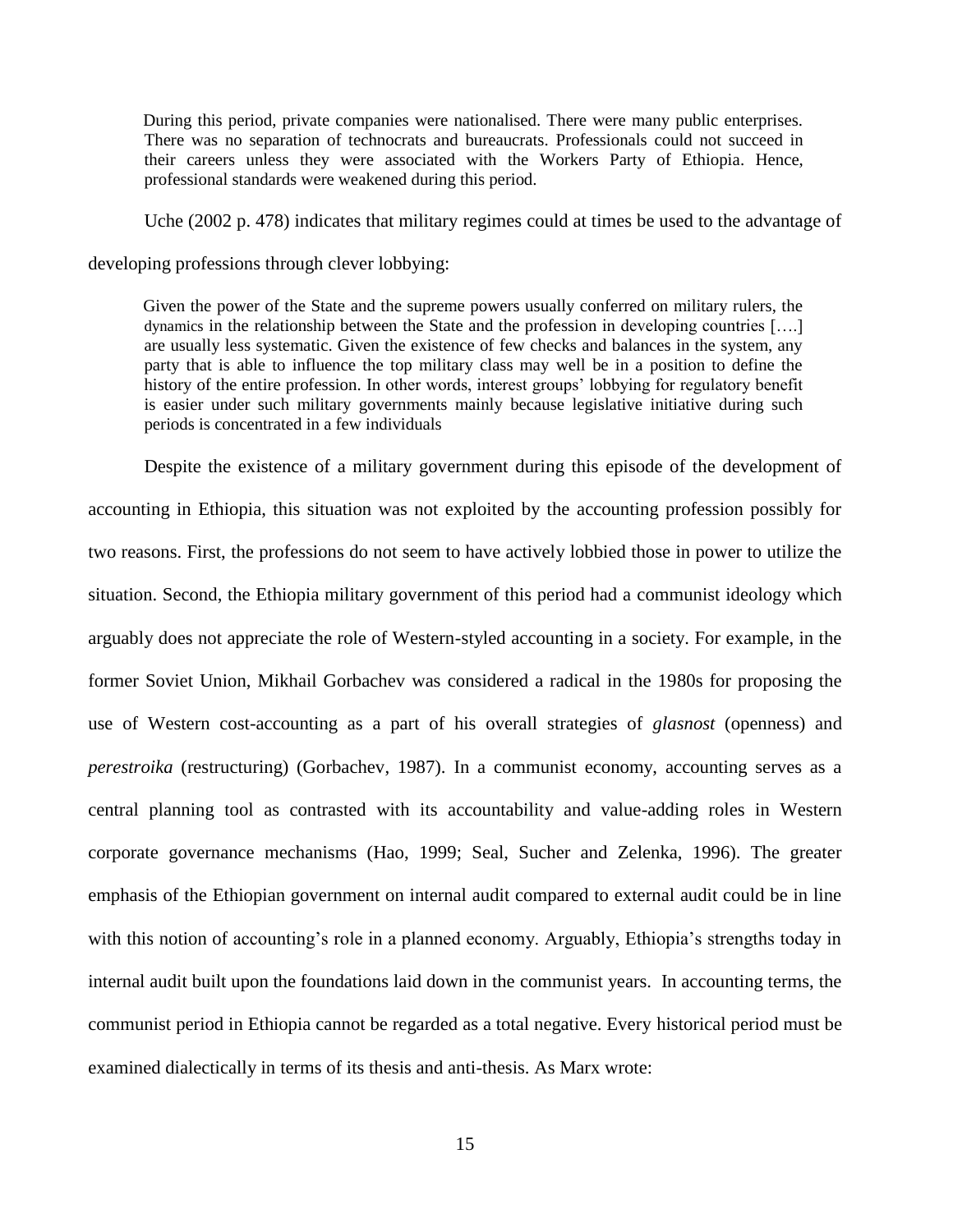Men [*sic*] make their own history, but they do not make it just as they please; they do not make it under circumstances chosen by themselves, but under circumstances directly encountered, given and transmitted from the past. The tradition of all the dead generations weighs like a nightmare on the brain of the living (Karl Marx, *The Eighteenth Brumaire of Louis Bonaparte*, 1852 (Marx 1994).

In sum, there seems to be a general consensus that the change of political ideology to communism in 1974 held back the development of accounting professionalization in Ethiopia (Argaw, 1997; Blake, 1997). Blake and Woldegiorgis (1992) point out that the EPAAA was generally reactive in its actions during this period. The closing of Ethiopian branches of international audit firms (Woldegiorgis, 1992) is another indication of this impact. Of course, this incident, by creating a shortage of supply of external audit services, served as a triggering point for the formation of ASC in 1977 (Woldegiorgis, 1992). The formation of the ASC enables the government to provide accountancy labor to the public enterprise sector, which remains today in Ethiopia the largest sector in terms of economic activity (World Bank, 2007). This might reduce the state's demand for external accounting labor and thus it sound in its interests not to support exclusionary closure moves of the accounting associations. As Hao (1999) and Seal, Sucher and Zelenka (1996) argue, in a centrally planned economy, accounting is a passive technical tool that assists the central planning process. These authors illustrate that when such an economy transforms to a more liberalized one, the concept of accounting professional service as perceived in the Western context becomes evident.

#### **Post 1991**

Post 1991 was a period when the country shifted back to a free-market economic order after being structured as a command economy for seventeen years. Post-1991, a number of public enterprises were privatized, which resulted in a new corporate governance structure that would be expected to enhance the importance of financial reports (Seal, Sucher and Zelenka, 1996). Change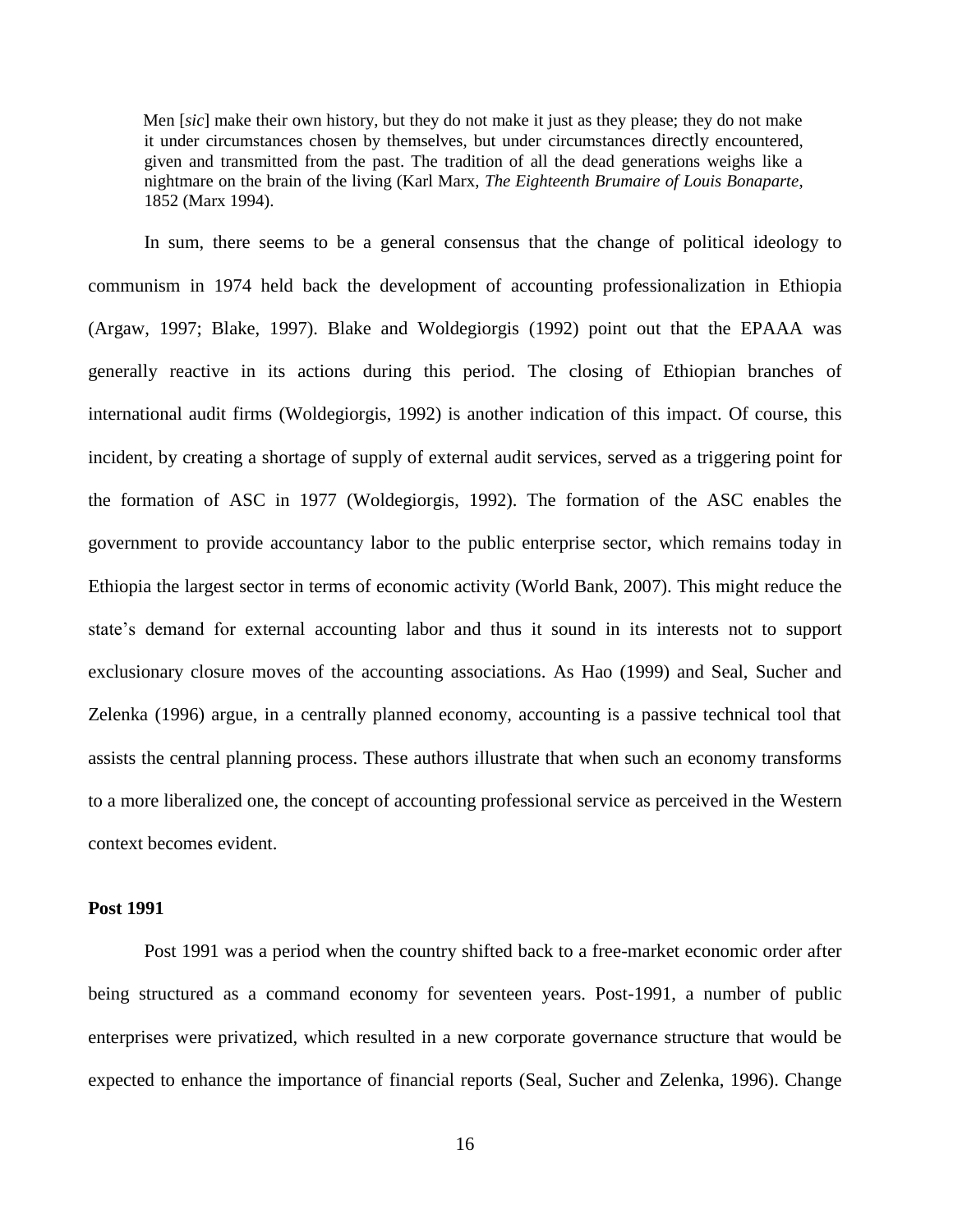of government and the type of government are important influences on the development of the accounting profession. The contribution of government in the development of accounting in other sub-Saharan African countries, i.e. Nigeria (Uche, 2002) and Kenya (Sian 2006) are examples of such influence.

There has arguably been some government interest in enhancing accounting and auditing in the country during this period. The free-market system has been taken as one of the signals of the hope for a better future for the accounting profession (Argaw, 2000a). The Ethiopian government has been undertaking financial reforms in the financial reporting and internal audit areas in the public sector (Peterson, 2001). As part of its economic policy reforms, the government has been working to improve the financial infrastructure of the country and to encourage private investment via enhanced platform for risk assessment and reduced corporate failure. Under this framework, a World Bank and IMF joint initiative study —Reports on Observance of Standards and Codes (ROSC) was undertaken in 2007 focusing on financial reporting and external audit in Ethiopia (World Bank, 2007). The Ethiopian government has also been providing enhanced support to the development of internal audit since 1994 (Teklegiorgis, 2000). In 1994, the Prime Minister set up a task force that forwarded recommendations to improve internal audit in government offices. Consequently, the Ministry of Finance and Economic Development (MoFED) has been mandated to develop a manual for internal audit in government organizations.

During this period, the EPAAA has been re-activated and three other professional associations, i.e. the Ethiopian and Accounting Finance Association (EAFA), the Ethiopian chapter of the Institute of Internal Auditors (IIA), and the Accounting Society in Ethiopia (ASE) have been established. Furthermore there has been an ongoing public sector financial reform of Ethiopia since the early-1990s (Peterson, 2001) as well as state interaction with Western financial institutions like the World Bank and IMF that could be exploited to the advantage of the profession.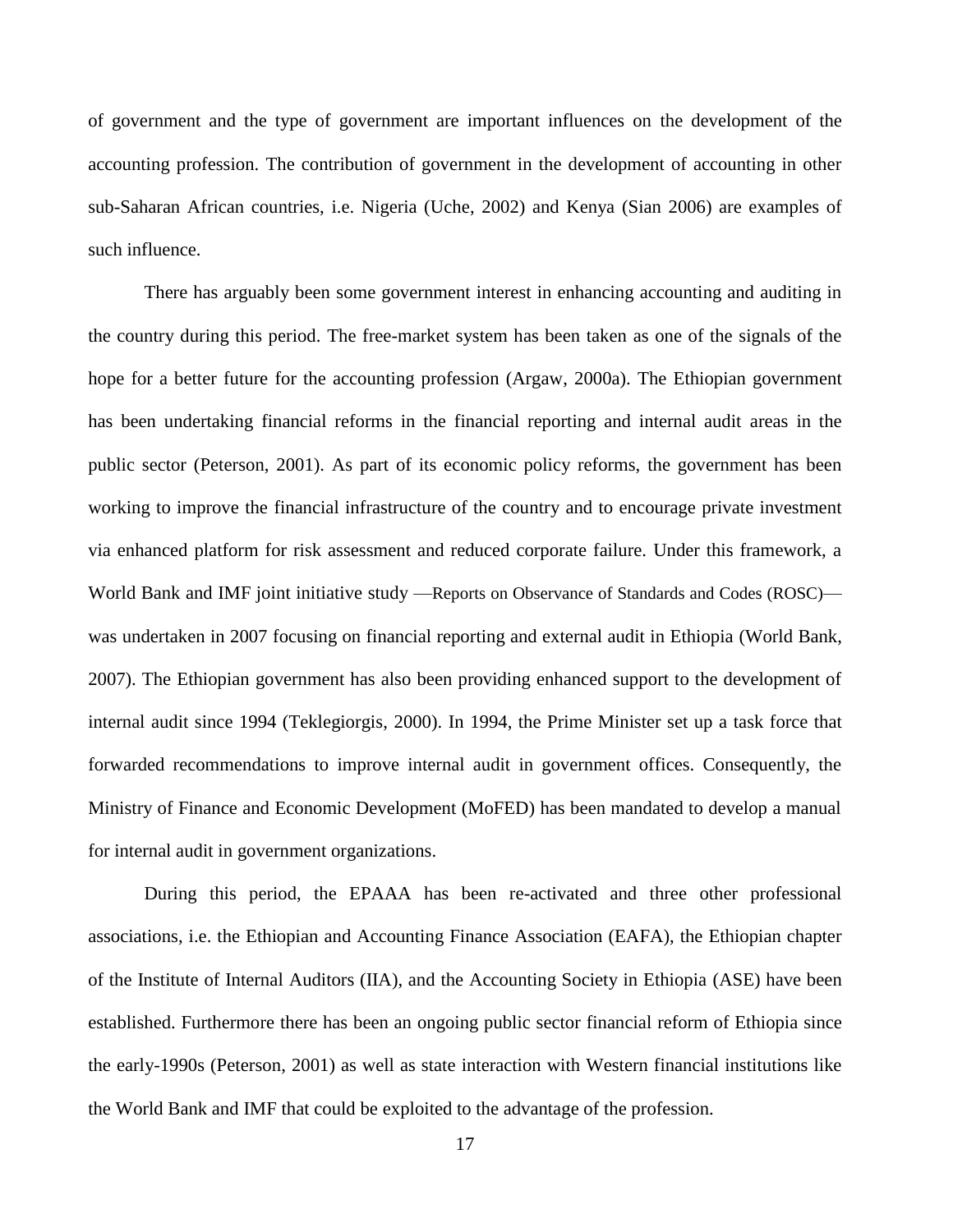## *Re-activation of EPAAA*

Post-1991, EPAAA has gained a more active status than in prior periods. At present, the association has three categories of members: two classes of practicing and non-practicing. The practicing member category contains authorized auditors and authorized accountants. Authorized auditors are those having certificates as a chartered or certified accountant and memberships with recognized international accounting bodies. Currently auditors are mostly members of the UK based Association of Chartered Certified Accountants (ACCA) (World Bank, 2007) and some are members of the AICPA. The second is authorized accountants, who provide accounting services as independent firm; whereas membership as a practicing auditor also requires auditing experience. Membership as an authorized accountant requires university/college accounting education plus practical experience in the field. These requirements should be met to obtain practicing licenses from the Office of the Federal Auditor General. However, membership to the EPAAA is not mandatory to obtain practicing license. Members in the third category are those who meet the membership criteria but do not choose to obtain a license and engage in public practice.

The interview with one of the leaders of the EPAAA indicates several points that clarify the association's current status. As at November 2008, the association had 123 active members. This is arguably a slow development when compared with 23 members in 1975. Also, one of the reasons for this minimal increase is that OFAG is currently requiring membership of any local professional accountancy associations in order to provide a practicing license. With the opening of the ACCA-Ethiopia branch in Addis Ababa, the ACCA made arrangements with the EPAAA such that members of the former obtain automatic membership to the latter. It had a plan to launch a joint examination scheme with the ACCA such that the ACCA would include Ethiopian variants of its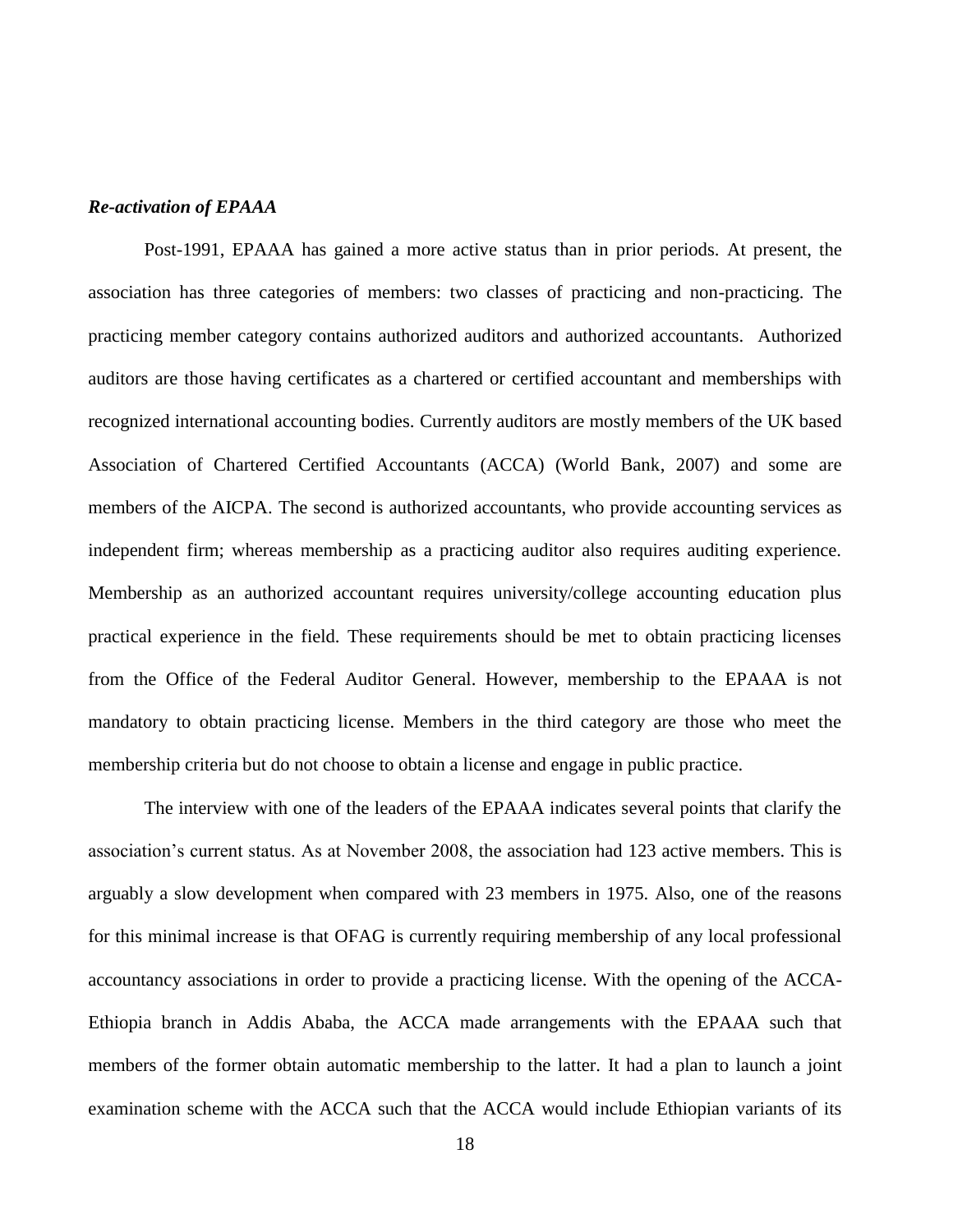taxation and commercial law papers when relevant materials are developed on Ethiopia for these papers. Under that scheme the EPPAAA was supposed to actively participate in the process. The contribution that this arrangement could provide to the development of the association is not exploited in terms of further development of the association because of limitations of the EPAAA. Students and members of ACCA are also members of the EPAAA, under the new arrangement. So the ACCA pays some amount of money per each ACCA student in Ethiopia and the two associations' emblems are affixed to the ID cards of the ACCA students.

The interview also suggests that like the pre-1991 period, the challenge still remains that members' commitment to EPAAA has been limited. Members maintain membership and pay fees just out of interest to assist the development of the accountancy profession in Ethiopia. Not all members demonstrate high level of commitment to the association because membership is voluntary. There is no exclusive benefit to members because there is no requirement for practitioners to be members of this association. For auditors, international association membership is generally sufficient and for authorized accountants, EPAAA membership is not mandatory. The participant commented:

Practicing members regularly pay their fees and meet all the requirements of their international associations which provide them with exclusive benefit. But understandably, that is not the case when we consider their commitment with EPAAA.

The speech by former president of the EPAAA at an IFAC conference (Mengesha, 2006) suggests that the association did not perform brilliantly in this post-1991 period as well. The speech as well as the first-mentioned author's discussion with one of the leaders of the association indicates that there are some limiting factors that held back the development of the association and thus of accounting in the country. One of the reasons is that the profession is not properly regulated. OFAG provides practicing licenses, but there is no authorized professional accounting body to monitor the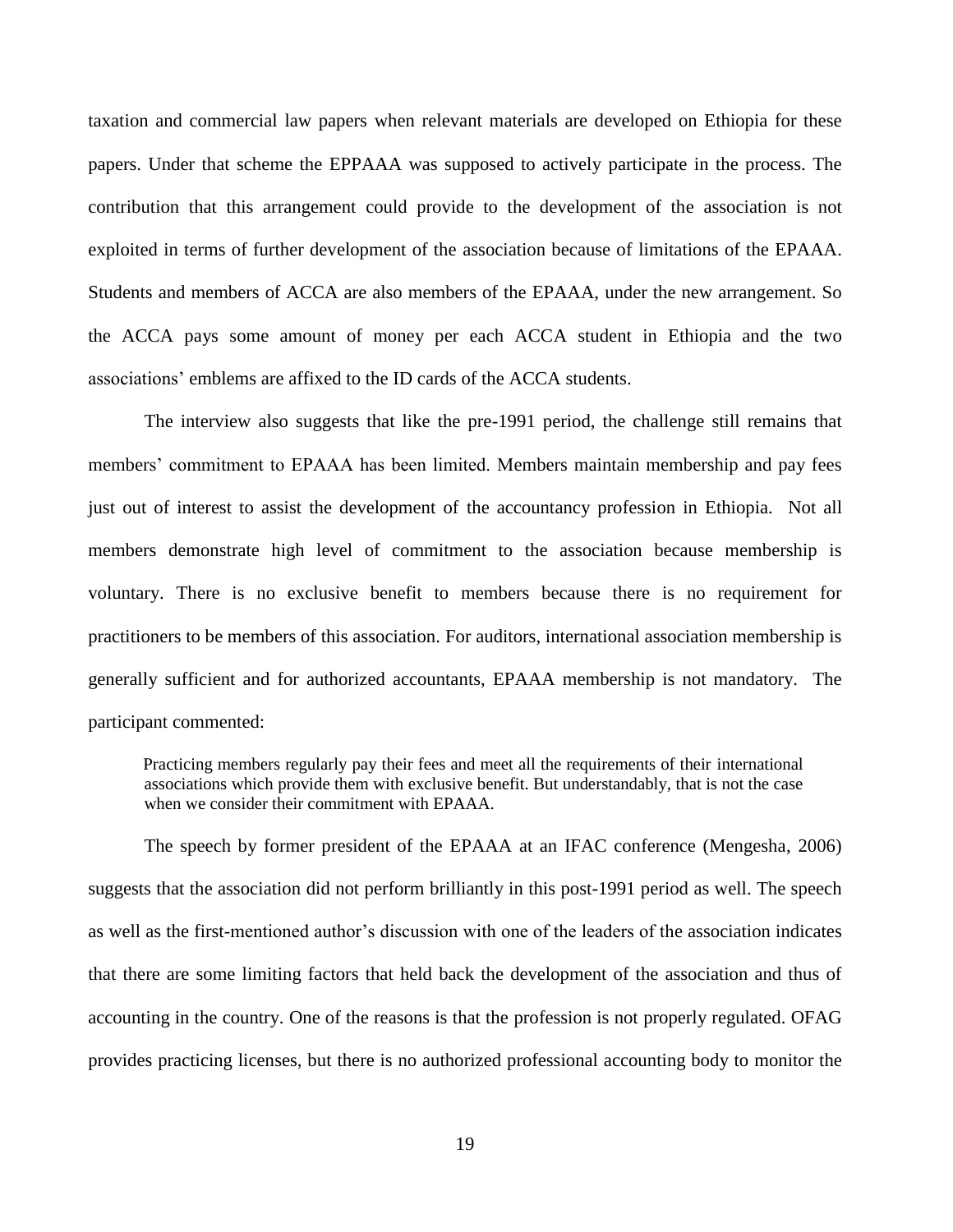practice. Leadership problems in the association itself are another factor. Earlier the board had forums for consultation with key government officials; this is nonetheless lacking at present.

Moreover, the tendering requirement for auditors to secure clients resulted in price competition (Lemessa, 1996) which arguably put auditors in a competitive rather than a cooperative basis. In response to the problems of price competition, OFAG assessed the audit firms and graded them as A, B, C, with A being highest grade and C the lowest grade. However, somewhat understandably, this was not well received by the practitioners. In their view, as far as they have practicing certificates from recognized bodies such a grading was not meaningful and should have been left to the market. The grading is not regularly updated, which worsens the problem.

Furthermore, the EPAAA does not have the legal backing that would enable it to monitor and regulate the profession; this made the association 'a voluntary club' rather than a strong professional association (World Bank, 2007). It is not a member of IFAC which requires having a large membership base, providing certification, having a code of ethics and professional conduct, provision of CPD to members, doing monitoring and regulation, and having local recognition. These prerequisites cannot be achieved unless the association has a monopoly on the Ethiopian market. Sucher and Zelenka (1996) argue that professionalization of a service could be achieved if a professional service is standardized through codification of the cognitive base where the professions could train their members to enable the latter to provide the service. It is argued that the EPAAA cannot achieve the professional monopoly largely due to its inability to define, develop and control its cognitive base to provide certifications.

Because public enterprises undertake the largest proportion of the nation's economic activity (World Bank, 2007) it could be said that the private sector did not develop at a rapid pace in Ethiopia. As Marx observed, in each mode of production there always remain residues of the previous mode of production. Modern Ethiopia contains a mix of capitalist and Stalinist aspects with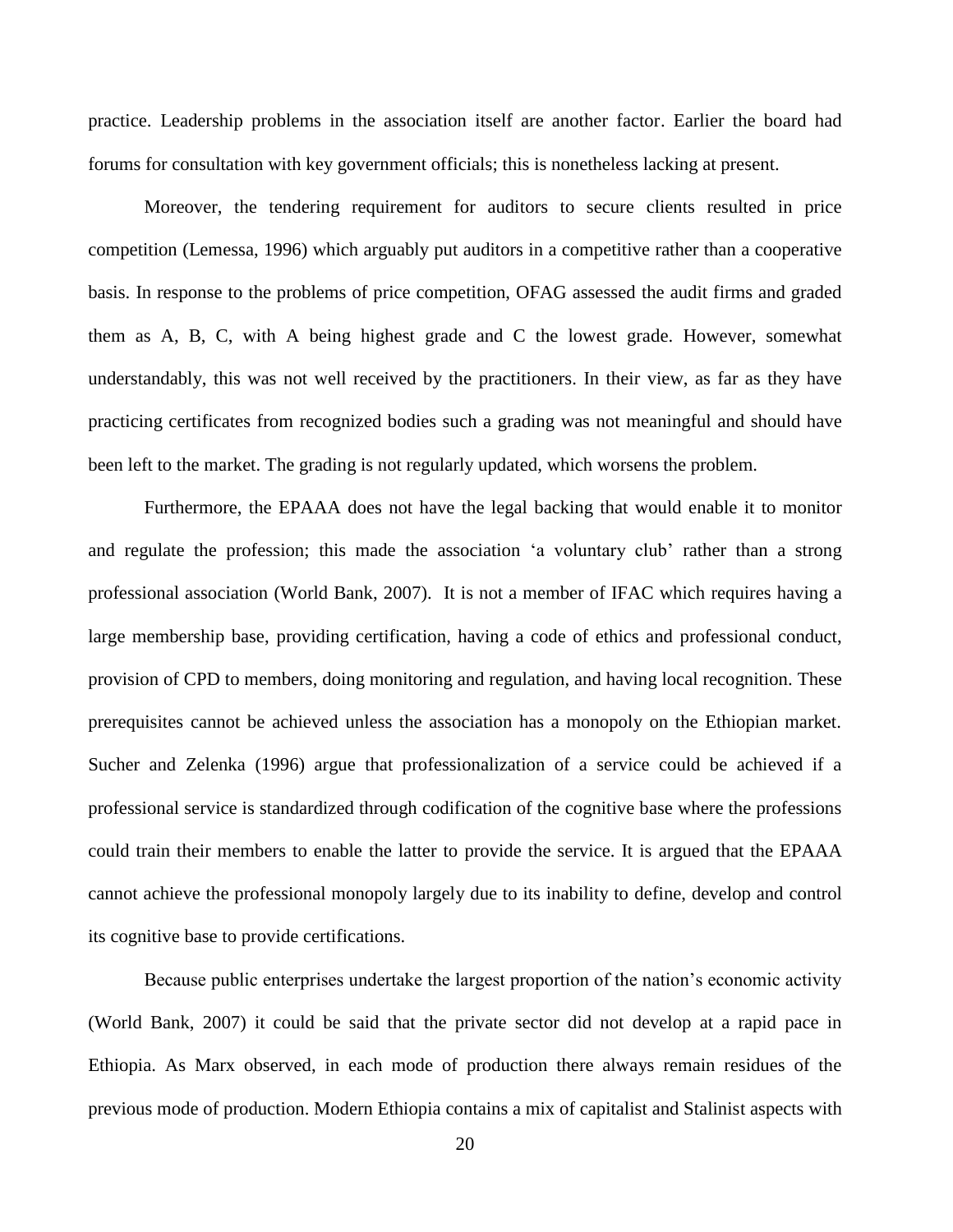the public-sector having gone through Gorbachev-style reforms throwing an additional ingredient into the mix. This could be one explanation of the not so developed external audit market in the country to date. In addition, the state as a supplier of accounting labor to the public enterprise sector reduces the importance of societal expectations from a self-regulated public accounting profession. Although the authority to sign audit reports is reserved for certified/chartered accountants, these professionals are equipped with imported knowhow (mainly from the UK), a situation that does not impel aspiring local professional associations to produce indigenous experts.

In addition, unlike the case in other countries, for example Nigeria (Uche, 2002), Kenya (Sian, 2006), and China (Hao, 1999), there have been no state measures taken to promote local qualifications and to protect local knowhow from imported competition. Finally, there is a decoupling between the knowledge base applied in an accounting practice and the one taught in universities and colleges. The practice is largely UK oriented because of the contribution of British experts in the introduction of accounting in the country (Kinfu, 1990) and the dominance of Ethiopian accountants with UK certifications (World Bank, 2007). On the other hand, USA accounting standards are taught in schools. This might adversely influence the aspiring professional associations' ease of attempting to develop and control its knowledge base as a step forward to the provision of certifications.

## *Ethiopian Association of Finance and Accounting (EAFA)*

Another notable attempt to establish a local accounting body was the formation of Ethiopian Accounting and Finance Association in 1994, with a broader membership base than that of EPAAA. As the experience of the British accounting profession indicates, restriction of membership to a few qualified individuals leads to competing associations being formed (Walker and Shackleton, 1995; Willmott, 1986). However, this association has not been highly visible, except in its early years. Due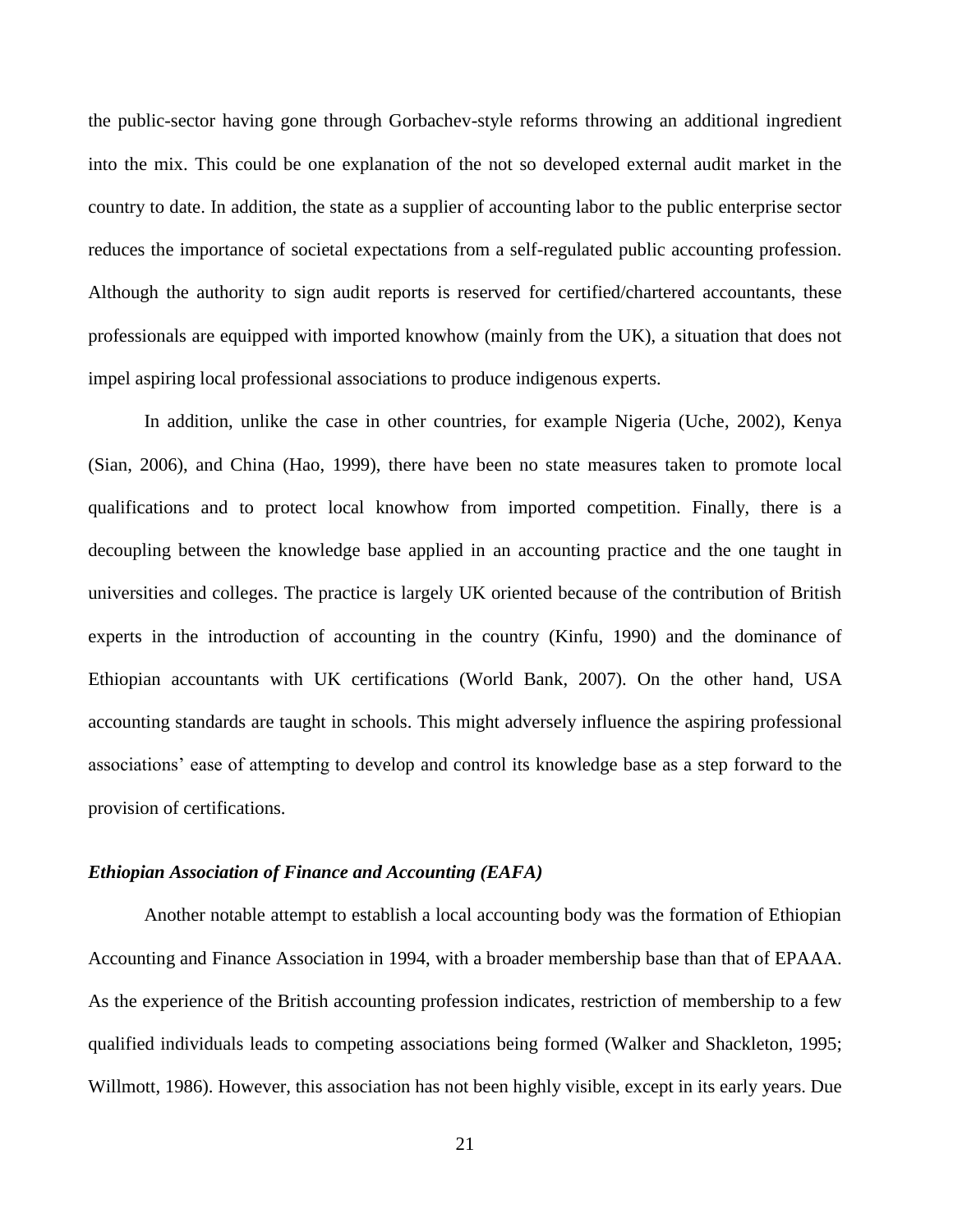to the broad membership, the threat of shortage of members may not have applied to EAFA. However, just as applied to EPAAA, this association did not offer exclusive benefits to its members as it has neither the capacity to administer certification exams nor the authority to regulate the profession. Former members whom the first-mentioned author contacted noted that the association had been active during the term of office of the executive committee members. A member stated, ‗since the change of leadership, the EAFA did not have a meaningful activity in the country'. The body's weakness and transitory nature can be seen by the fact that it has been unable to effectively transfer power from one generation of leaders to the next.

## *Institute of Internal Auditors (IIA)–Ethiopia*

The Government of Ethiopia has accorded a relatively better attention to internal auditing in the country after 1991. The content of the speech by vice minister of Finance and Economic development, Teklegiorgis (2000, p. 9), illustrates this point. In 1994, the Ethiopian Prime Minister set up a taskforce to come up with recommendations to improve internal audit in government offices. Based on the recommendations of the task force, legal backing has been provided to internal audit by issuing the Councils of Ministers Financial Administration Regulation, which provides the Ministry of Finance and Economic Development (MoFED) with the responsibility to develop an internal audit manual for use by all internal audit departments in public bodies, putting the responsibility on the heads of the public bodies to ensure that the internal audit function is properly staffed and functions properly. This proclamation also led to the establishment of internal audit departments in almost all public bodies. For nearly the last decade and half, the Ethiopian government has been providing support for the development of internal auditing not only by strengthening internal audit in government offices but also by supporting the development of the profession in the nation. The support of the government to Ethiopian Chapter of the Institute of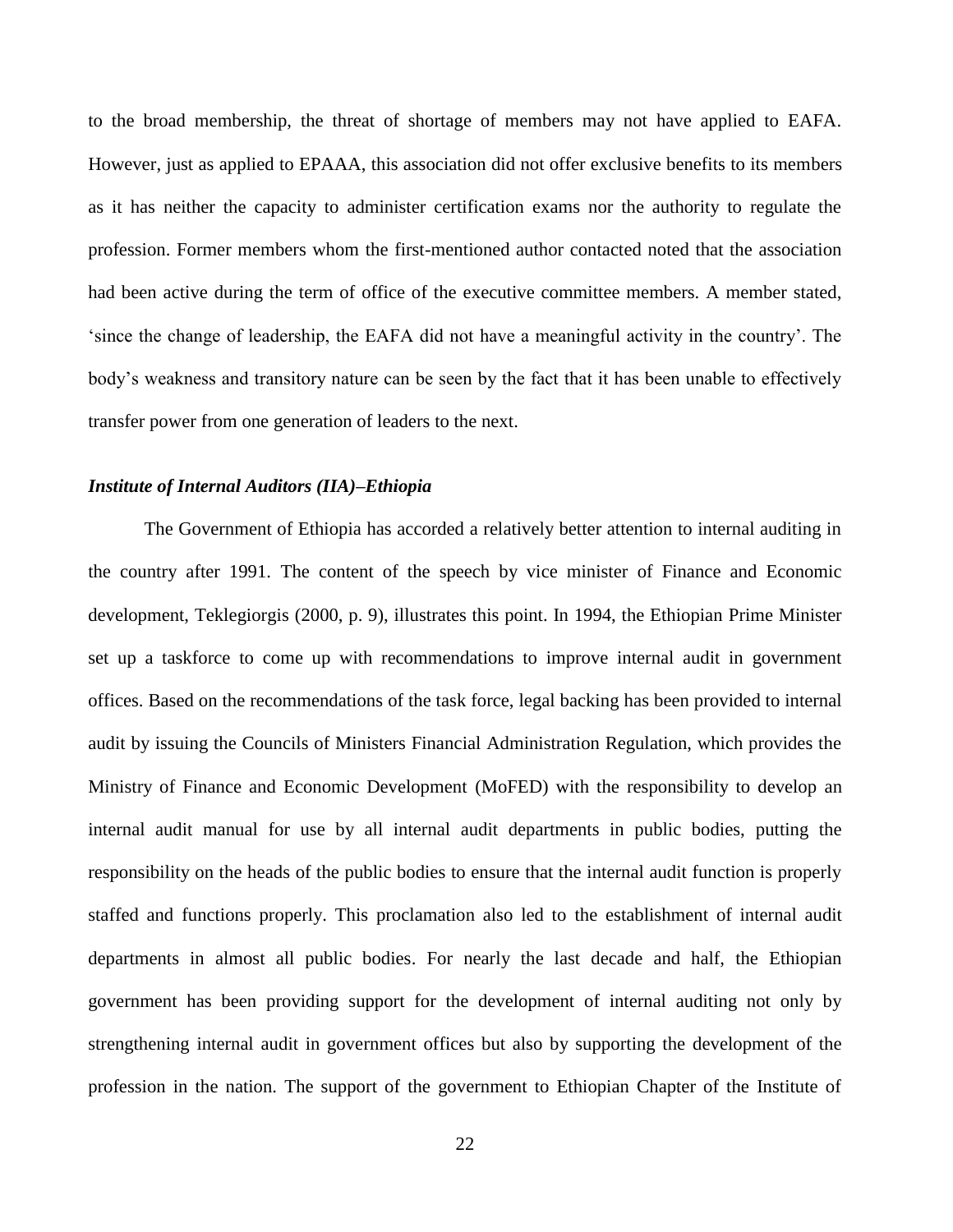Internal Auditors is an illustration of this support. We call this the Gorbachev-style reforms of the public sector. Like in the former Soviet Union under Gorbachev there has been an emphasis on improving efficiency in the use of resources through the implementation of Western-styled accounting, management, and new technologies (see Gorbachev, 1987; 1996 for discussions of his reforms)

The Ethiopian Chapter of the Institute of Internal Auditors was established in 1996 (Argaw, 2000b, p. 5). The formation of the IIA Ethiopia was a result of the personal initiatives of some professionals who were engaged in accounting practice and academics. Prior to the formation of the IIA chapter, Woldegiorgis (1992) completed a masters' degree at City University of London on ‗Training and Education of Internal Auditors in Ethiopia.' One of the author's recommended courses of action for the development of internal audit in Ethiopia has been the establishment of a local IIA chapter in the country. In 1996 the chapter was established with a group of individuals including Woldegiorgis. A founding member and one of the current leaders of the association commented:

We talked to the Auditor General. The Office of the Auditor General was given the responsibility to monitor internal audit in government organizations. We also organised other people including from academics. A minimum of 17 members were required to establish a chapter. In 1996, we applied to the IIA for establishment of the chapter by fulfilling all the criteria. Then, the chapter had to get legal personality to operate in Ethiopia. For that, we had to translate the charter to Amharic. Then we got the legal personality and started operating.

The discussion with one of the leaders of IIA-Ethiopia indicates several points. The Chapter developed into an institute in January 2008 and as at November 2008 the it had 492 members and more than 15 institutional members as well as 24 certified members. Through the local chapter, the IIA-global allows Ethiopian members to sit the exams with reduced fees. The Ethiopian Institute organizes conferences in the country and facilitates members' attendance of international conferences of the IIA. IIA-Ethiopia believes that it has attained some achievements. The first one is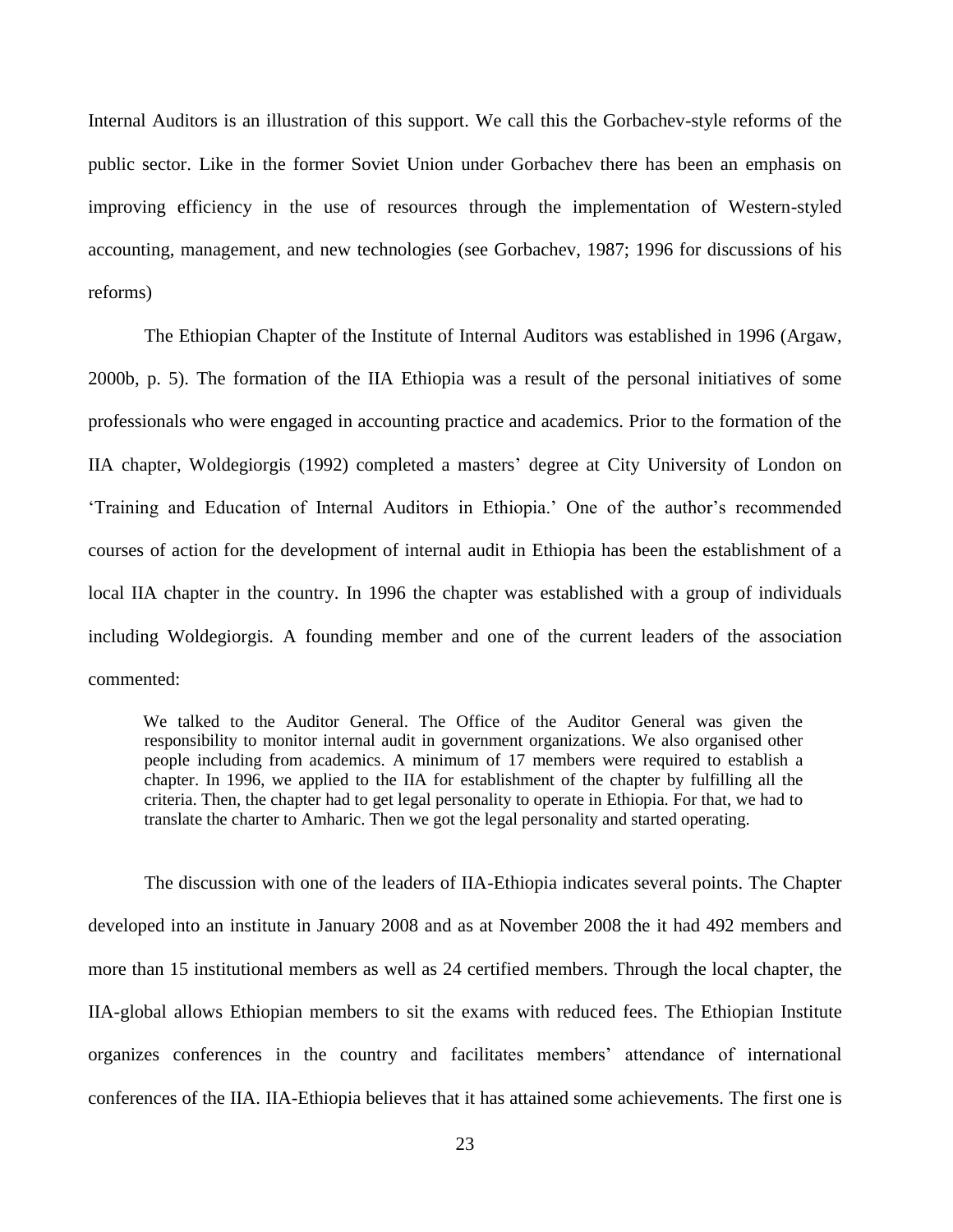the opening of the exam centre. Due to this the Institute presently has 24 certified members, which could not have been achieved without this exam centre. Secondly, the chapter has created awareness of internal audit as a profession. The chapter conducted conferences, participated in public lectures, radio talks and undertakes awareness creation through the chapter's newsletter.

In summary, the association is active at present and is growing at a reasonably sound pace. But the Institute cannot exercise exclusion and closure easily as the challenge remains the same for the Global IIA as well. O'Regan (2001) explains that internal audit is still under the process of professionalization at a global level because of the absence of a professional monopoly. It has not yet established itself as a clear sub-set of the accounting profession in the manner of the tax consultants, management consultants, and liquidators. Instead it is still largely perceived as the lesser known little brother of external auditing.

## *Accounting Society of Ethiopia (ASE)*

Yet another development in the current (post-1991) period is the formation of Accounting Society of Ethiopia (ASE) in 2004. ASE is visible among the academic community because the executive committee members were mostly from the Addis Ababa University. The Association aims for a broad-based membership that accepts practitioners, accounting academics, and students as members. The Association believes that it is on the right track towards achieving its objectives. In the words of the Association's president, in a personal interview with the first-mentioned author:

The association has brought about some attitude change in the sense that people have seen that it is possible to develop an active professional association. It has finalized the preparation to open branches in 4 regional towns in collaboration with regional university lecturers. This will help broaden the membership base. ASE is administering accreditation examinations of  $10^{+3}$ accounting graduates of the Technical and Vocational Education and Training under the Federal Ministry of Education.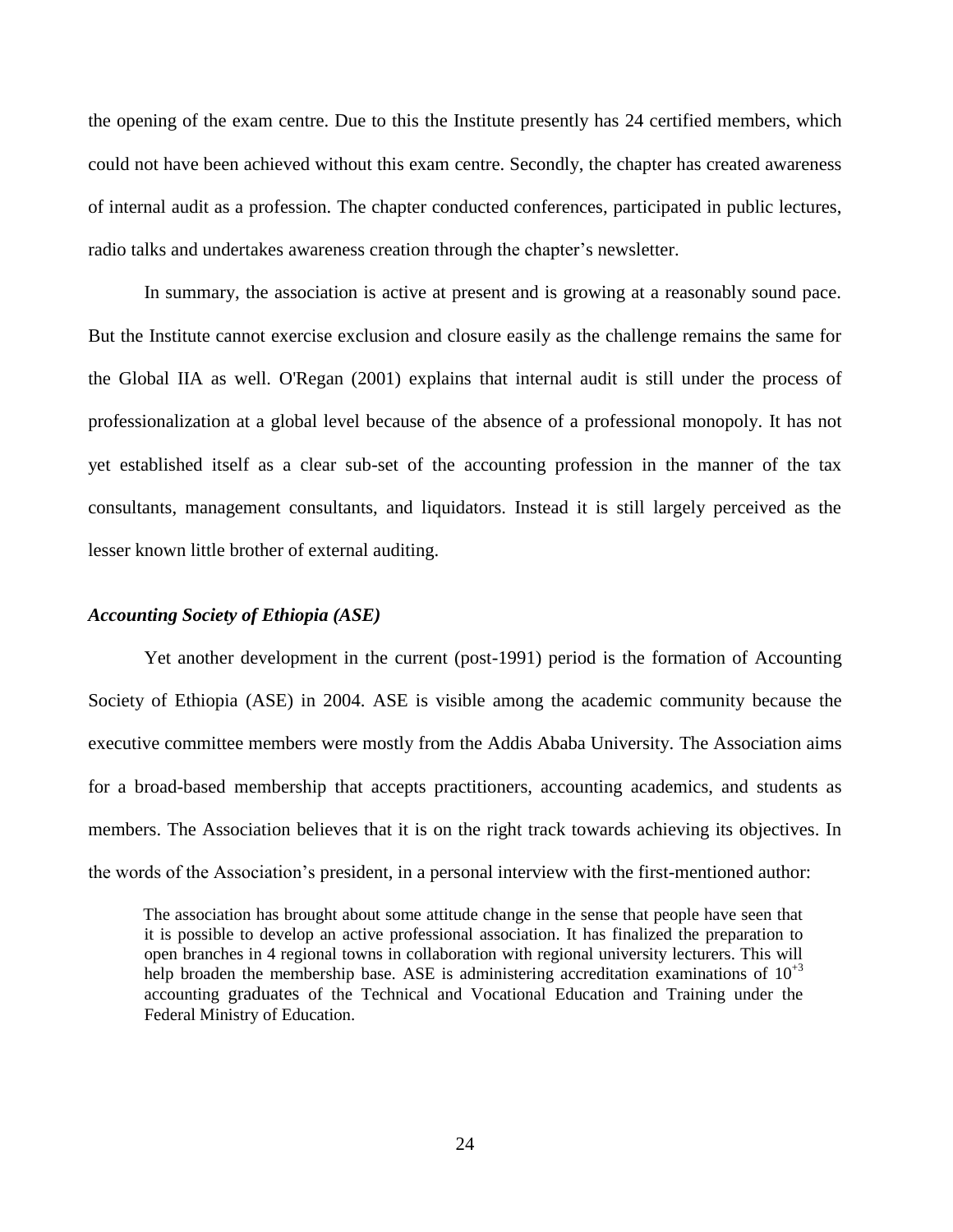The Association believes that awareness in the business community seems to have been raised and that this situation has helped the Association create a positive impression on members, potential members and the business community. This enhances the value that society places on the accounting profession. Nonetheless, there are some factors that have been constraining the success of the Association. First, there are major financial constraints to conduct its activities. Currently the association is working towards alleviating this problem by following viable fund raising strategies. It has started publication of books which enables it to generate income by selling these books and via company sponsorships. In addition the publications are aimed to serve as part of the effort towards developing the knowledge base for conducting certification exams in the future. The ASE is involved in administering accreditation examinations to accounting graduates of technical and vocational schools under the Ministry of Education; this helps the association generate income as well as gain recognition.

Most of the challenges that apply to similar associations in Ethiopia also apply to ASE. As the president indicated, member benefits are limited; all they get are recommendation letters in support of applications for jobs or promotions and for licensing as authorized auditors and accountants. Certification and consequential benefits are not available at the moment.

#### *Summary of post-1991 period*

It could be noted that the post-1991 period brought about some favourable conditions for the development of accounting and auditing in the country that could be exploited by aspiring professional associations. As one of the leaders of IIA-Ethiopia commented:

There are some developments that could be considered as a suitable environment for the development of the profession. But, at the same time the tone at the top is what matters the most. There needs to be some government commitment to afford professional associations with the legal authority to monitor, regulate and develop the profession.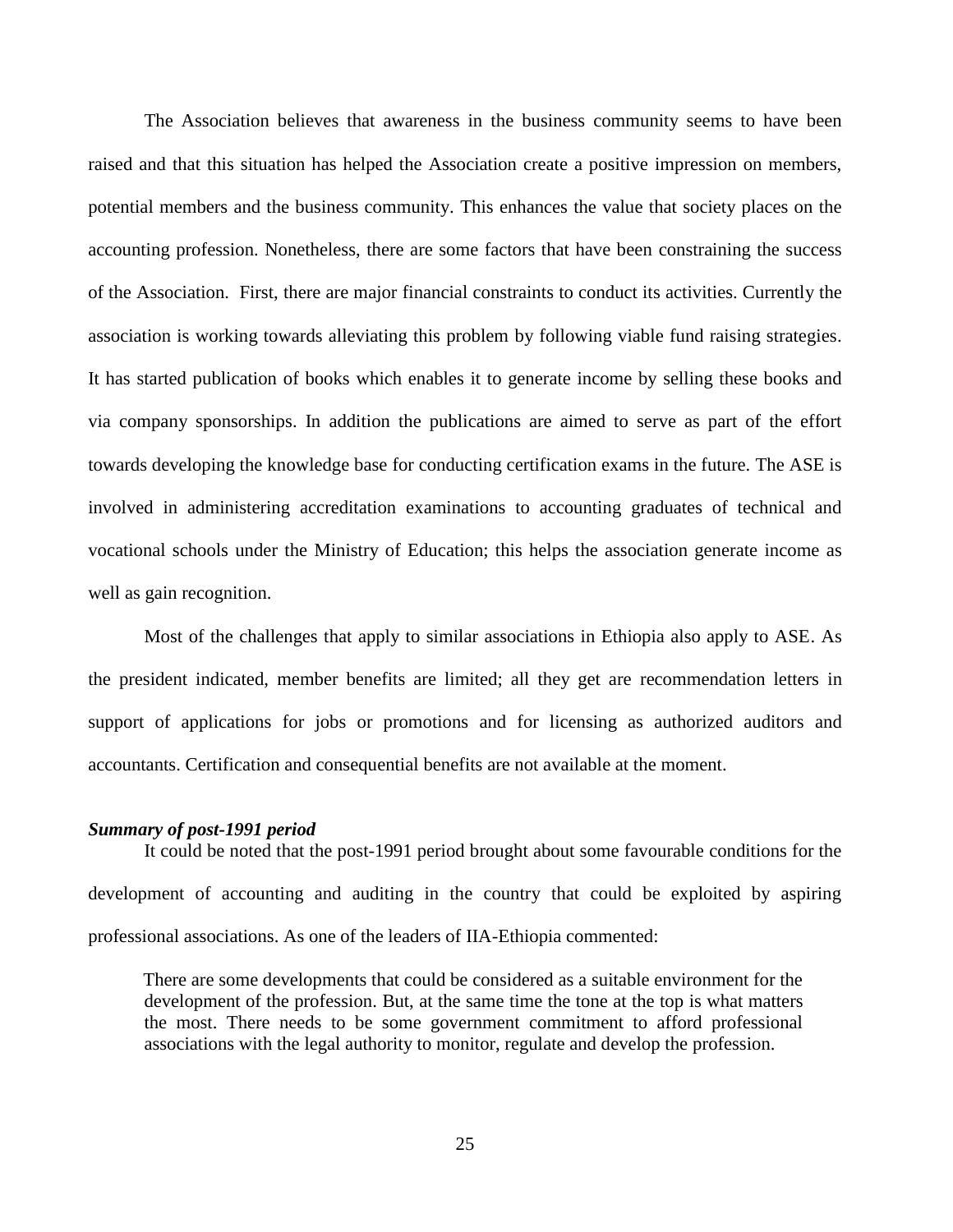This comment implies that there is a need for clever lobbying efforts by aspiring professional associations to gain the needed state support. To date, no local professional accountancy association is empowered by legislation to set standards or to monitor and regulate the profession. The EPAAA has not developed to a level where it can offer certification examinations. Thirty-five years of its existence could be considered long enough to develop this capacity in view of the experience of other professional associations like the Institute of Certified Accountants in Nigeria which started to administer certification examinations in six years. In the absence of a strong professional accountancy body, the Office of the Auditor General attempts to oversee the profession and it licenses practicing accountants and auditors. The government is providing the services that the private-sector profession provides in developed Western countries. As local professional associations in the country are yet to develop the capacity to administer professional certification exams, foreign qualified Ethiopian accountants are hitherto serving as a fallback.

## **CURRENT DEVELOPMENTS AND THE FUTURE**

There has been ongoing public sector financial reform in Ethiopia since the early-1990s that has been undertaken with the support of Western consultants and Western funding agencies (Peterson, 2001). Particularly in relation to the accountancy profession there has been a World Bank and International Monetary Fund initiative study that resulted in Reports on Observance of Standards and Codes (ROSC). Among other things, ROSC forwarded a recommendation for the establishment of National Board of Accountants and Auditors, under which professional associations would be established. As has been the case in Greece (Caramanis, 2002), the dynamics of the state, such global agents, and the professions could create an opportunity for the development of the profession.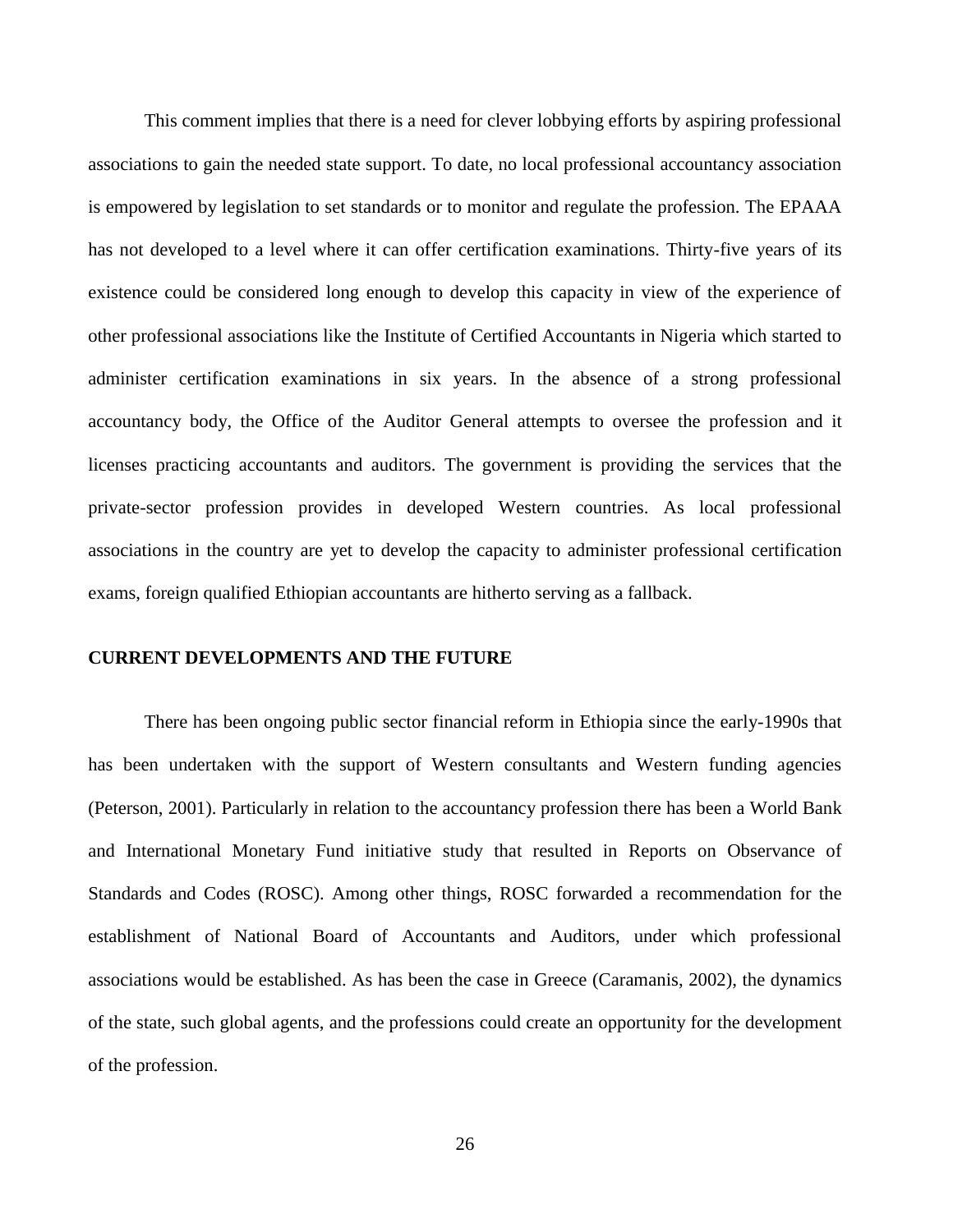Earlier than the ROSC study, there was a Ministry of Trade and Industry initiative in which a road map for the development of accounting standards in Ethiopia was formulated. This was done by the ACCA as a consultant and with the involvement of various stakeholders in the country. Also, the Ethiopian Civil Service College had an initiative to establish an institute for certification of accountants in the public sector. At the time of writing this paper, all these initiatives were coordinated and a national steering committee has been established to work towards establishment of local financial reporting standards and a national board of accountants and auditors. The stakeholders of all the initiatives were by the time members of the national steering committee.

The climate may be considered right for the existing professional associations to come together (perhaps by way of merger), review their previous strategies, and exploit the opportunities to evolve into a national accountancy body that would have a better chance of obtaining state support to regulate and monitor the profession. Such a strategy of transformation has contributed positively to the development of the accounting profession in Nigeria (Uche, 2002). Creating a cooperative atmosphere among the associations sounds possible in Ethiopia because, unlike the cases in Nigeria (Uche, 2002) and Kenya (Sian, 2006), there has been little competition among the aspiring professional associations. This little competition seems to have existed mainly because none of these associations were granted the statutory authority of monopoly to monitor and regulate the profession. In addition, the associations have slightly different orientations in that the EPAAA has been predominantly focused on public practice whereas the rest do not show public practice as a prime goal.

Considering a merger between some of the existing professional accounting associations could help develop greater authority in lobbying and better capacity to develop and control the knowledge base. Developing the capacity to train and produce local qualified members may appear quite overwhelming, yet it is not insurmountable. Institute of Certified Accountants in Nigeria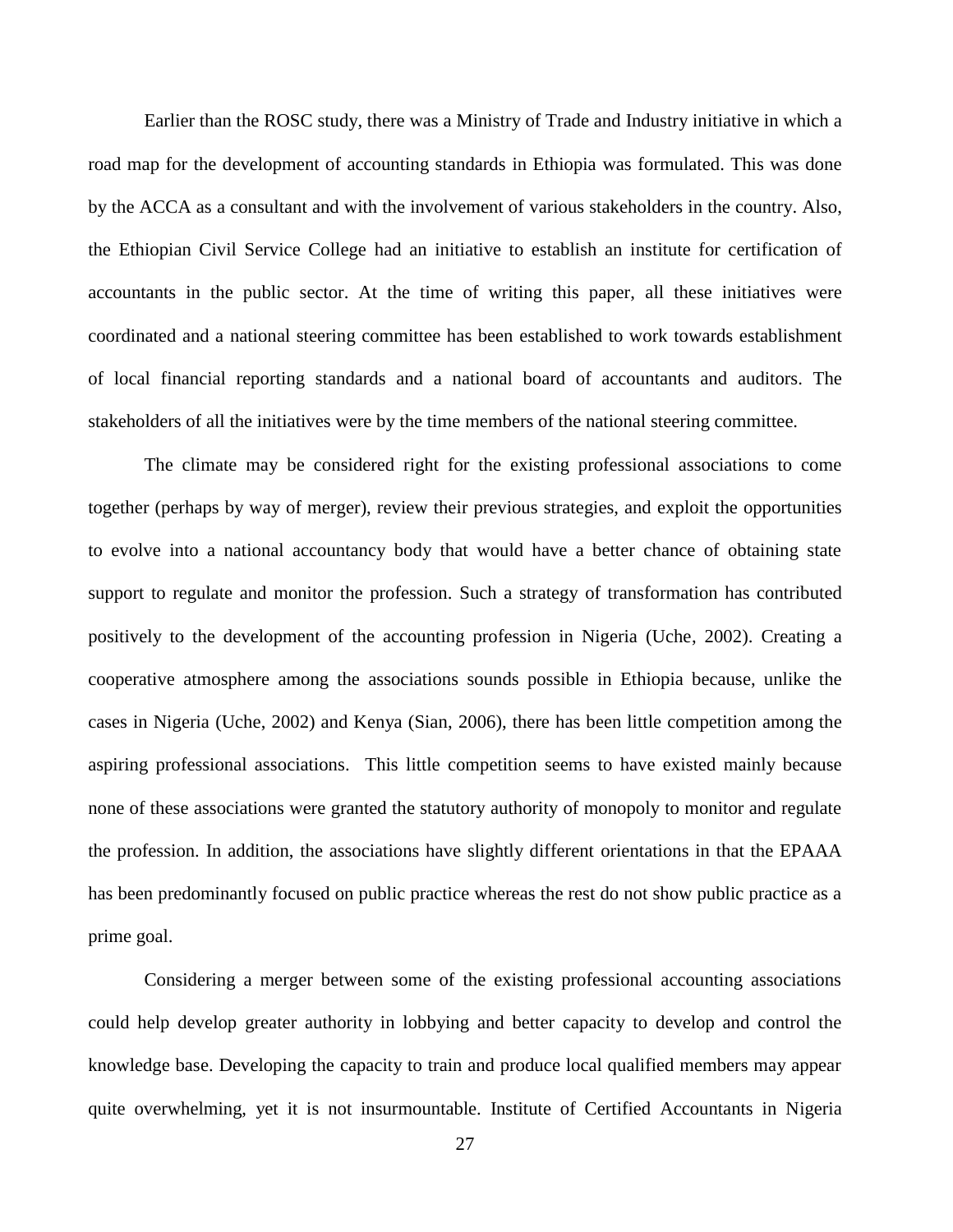(ICAN) overcame such a challenge, inter alia, through collaborations with higher education institutions. Would-be members of ICAN were attached to universities to study the theoretical parts of the ICAN syllabus, an arrangement which enabled ICAN to focus on the professional parts of the syllabus (Uche, 2002). But, in the case of Ethiopia, the professional associations should, in our opinion, first work closely to resolve the issue of the difference between orientation in universities and in practice. As this is a critical step in any attempt to develop accounting practice in the country, it appears to be an urgent need for the future.

#### **CONCLUSION**

The paper has examined the process of accounting professionalization in Ethiopia during three chronological periods of the country's politico-economic developments. Modern accounting in Ethiopia has been practiced in different forms since the early-1900s. Government regulations and proclamations since the 1920s have contributed to the development of accounting in the country. The development of accounting from 1900s through to 1974 seems to have been continuous; while it was relatively stagnant from 1974 through to 1991. It is interesting that government attempts to found internal audit within the context of a communist system were partially successful and the strength of internal audit relative to external audit in Ethiopia today has its roots in these communist-era developments. We can see here the classic Marxian dialectic of thesis-antithesissynthesis in action: The modern-day synthesis captures aspects of both the pre-1974 Western-styled accounting and the 1974-1991 communist-era preoccupation with more effective internal auditing. In terms of accounting development in the country the communist-era cannot be viewed as a total negative. Post-1991, government support for the development of accounting and auditing has been evident but has not resulted in the institutionalization of accounting legislation as yet.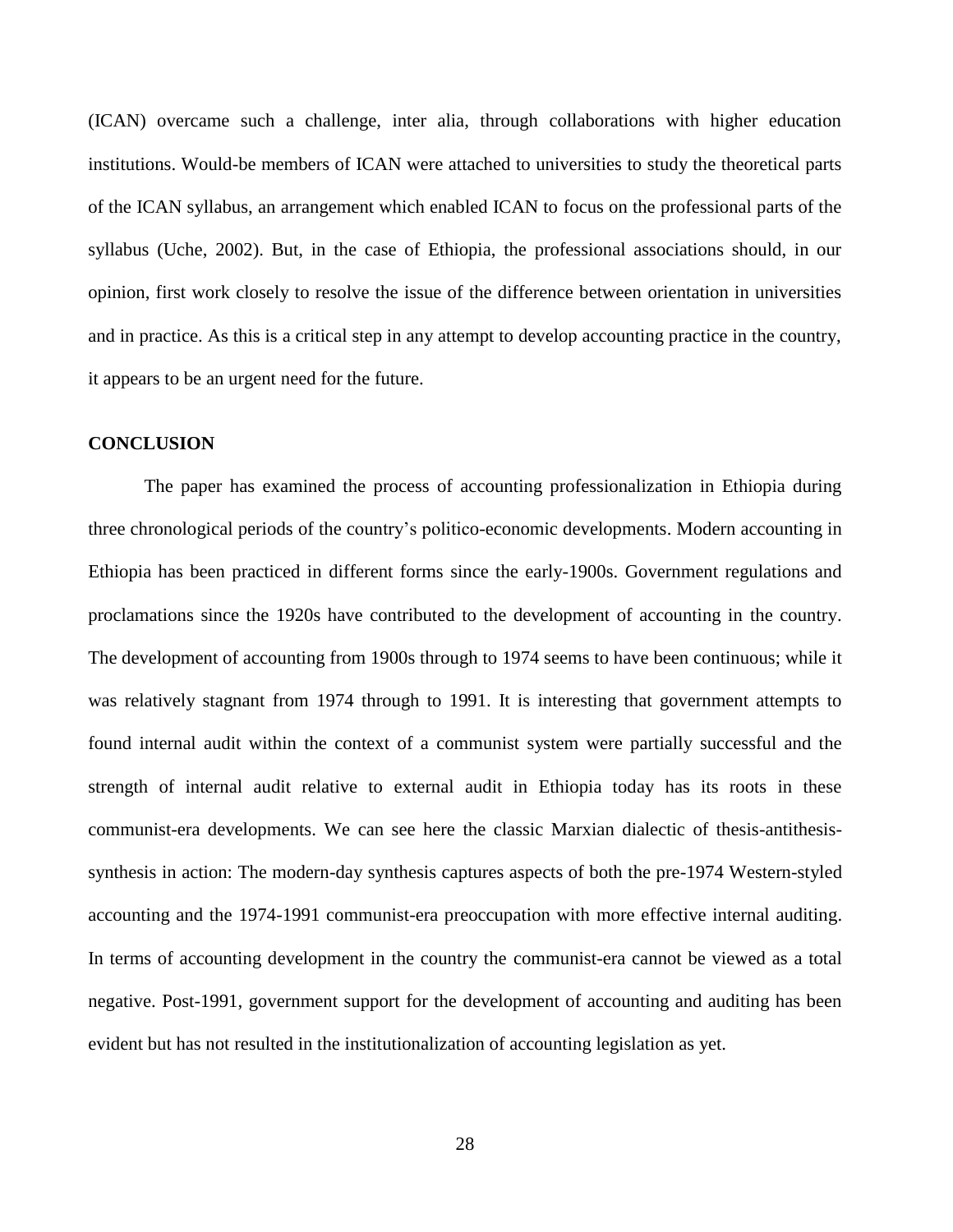The paper also indicates that attempts to establish strong local professional accountancy bodies that could exercise professional monopoly have never been fully successful. This remains the case despite some attempts by accounting professionals and the state for several reasons. Firstly, there has been no legislation that enables aspiring professional associations to regulate the profession. Accounting professions develop where the associations gain the support of states while, at the same time, the professions maintain some autonomy to monitor and regulate the profession (Yapa, 1999). This appears to be lacking in the context of Ethiopia perhaps because the profession did not cleverly lobby the state apparatus to institute legislation. Another explanation for this could be the structure of the economy. As observed by Yapa (1999) in the Bruneian context, there is a prevalence of small and medium enterprises in Ethiopia that could have led to a less developed external audit market. Also, there is no external audit requirement on most medium private enterprises in Ethiopia. Furthermore, public enterprises undertake a large proportion of economic activities in the country and the state supplies accounting labor to this sector. The country has a mix of communist and capitalist aspects. This tends to make the market for accounting services rather thin, which is exhibited by the high level of competition among audit firms (Lemessa, 1996). In turn, this creates little social expectation regarding the services of the accounting profession as compared to that in the ultra-capitalist Western countries.

Secondly, the existing local professional associations have not been strong enough to define, own, and control a cognitive base that could enable the exercise of closure. As in Brunei (Yapa, 1999), no associations has sufficient legal basis to provide certification examinations that would serve as a prerequisite for licensing of practitioners. The state's and professionals' endeavors in regard to establishment of a strong local professional association were generally unilateral and sequential instead of coordinated and synchronized. State/professional association dynamics have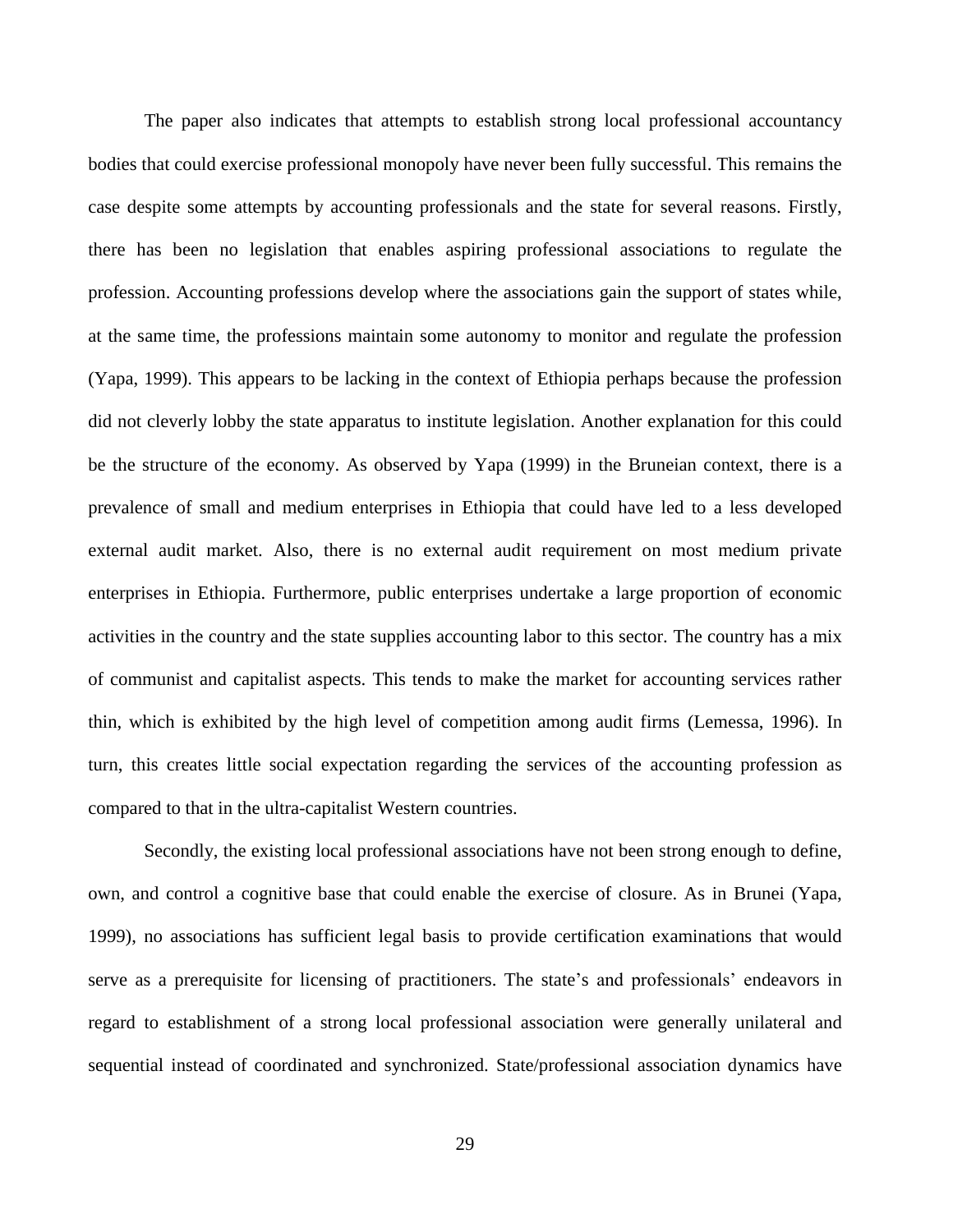been limited or quite inconsequential in all the three periods in which Ethiopia had different political systems.

There have been ongoing public sector financial reforms in Ethiopia since the early-1990s that have been undertaken with the support of Western consultants and Western funding agencies. This could be exploited by existing professional accounting associations by forming some sort of cooperation and developing the capacity to produce qualified members. Despite the observed tendency of interest to enhance accounting and auditing infrastructure in the country post-1991, the state controls most of the regulation. This is illustrated by the role of government bodies undertaking such activities instead of passing over to professional associations by strengthening the latter. In the authors' view, the different aspiring associations need to work closely and exert lobbying efforts to attain a shift from the existing state regulation to self-regulation.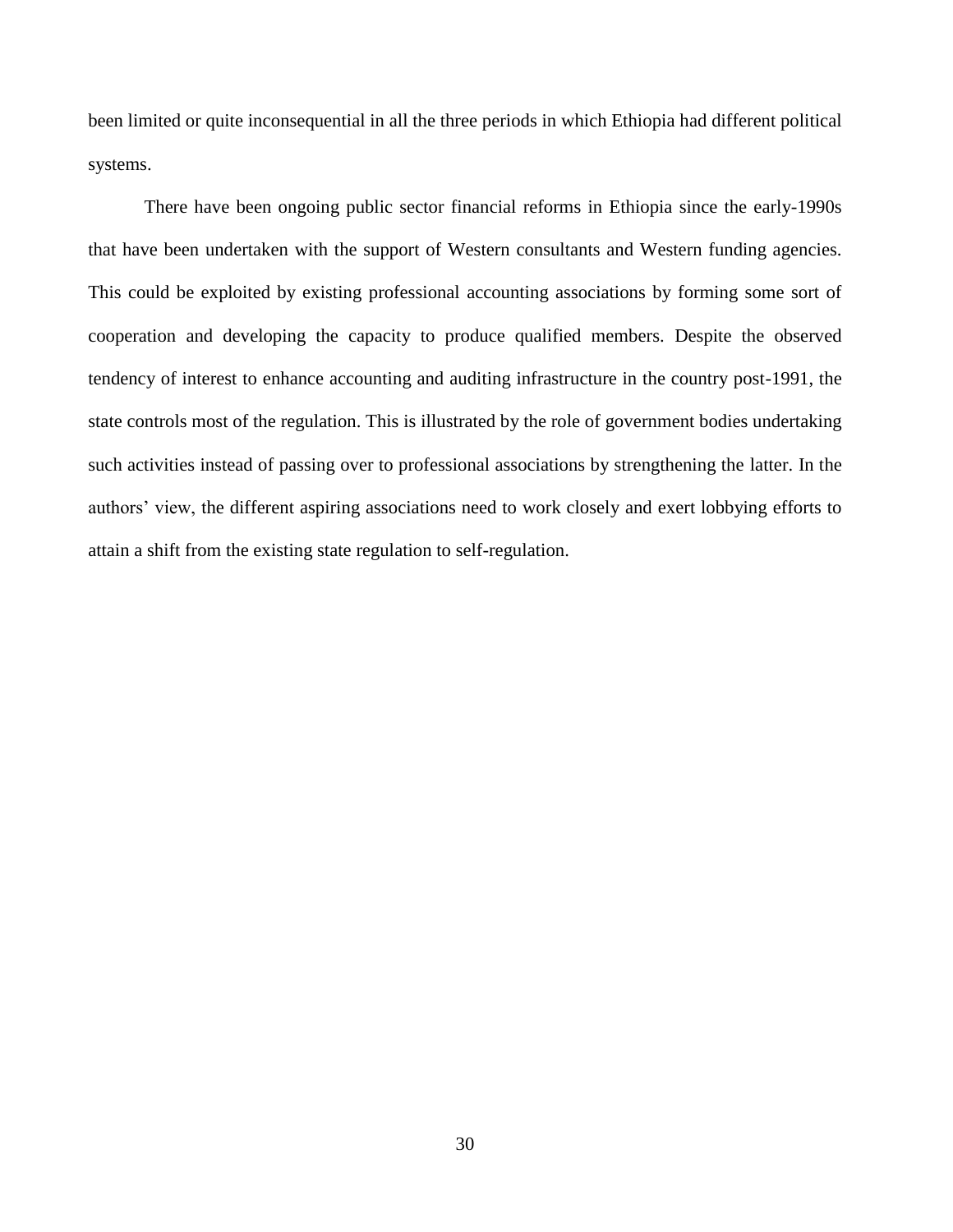## **REFERENCES**

Argaw, L., 1997, Internal Auditing in Ethiopia: Past, Present and Future, The Ethiopian Journal of Accountancy & Finance, vol. 1, no. 1-32.

---- 2000a, The State of Internal Auditing in Ethiopia-The way Forward to Professionalism, paper presented to Inaugural Ceremony of the Institute of Internal Auditors-Ethiopian Chapter, Addis Ababa, 16 December 200.

---- 2000b, Opening Speech, Inaugural ceremony of the Institute of Internal Auditors--Ethiopia Chapter, Addis Ababa, Ghion Hotel, 16 December 2000.

Asechemie, D.P.S., 1997, African Labor Systems, Maintenance Accounting and Agency Theory, Critical Perspectives on Accounting, vol. 8, pp. 373-92

Blake, J., 1997, Accounting in the Developing Countries, The Ethiopian Journal of Accounting & Finance vol. 1, no. 1, p. 1997.

Bryer, R.A., 2005, A Marxist accounting history of the British industrial revolution: a review of evidence and suggestions for research*, Accounting, Organizations and Society, vol.* 30, no. 1, pp. 25-65.

---- 2006a, Capitalist accountability and the British Industrial Revolution: The Carron Company, 1759–circa. 1850, Accounting, Organizations and Society, vol. 31, no. 8, pp. 687-734.

---- 2006b, Accounting and control of the labour process, Critical Perspectives on Accounting, vol. 17 no. 5, pp. 551-98.

Caramanis, C.V., 2002, The interplay between professional groups, the state and supranational agents: Pax Americana in the age of ‗globalisation', Accounting, Organizations and Society, vol. 27, no. 4-5, pp. 379-408.

Chua, W.F. and C. Poullaos, 1993, Rethinking the profession-state dynamic: The case of the Victorian charter attempt, 1885-1906, Accounting, Organizations and Society, vol. 18, no. 7-8, pp. 691-728.

---- 1998, The dynamics of "closure" amidst the construction of market, profession, empire and nationhood: An historical analysis of an Australian accounting association, 1886-1903, Accounting, Organizations and Society, vol. 23, no. 2, pp. 155-87.

---- 2002, The Empire Strikes Back? An exploration of centre-periphery interaction between the ICAEW and accounting associations in the self-governing colonies of Australia, Canada and South Africa, 1880-1907, Accounting, Organizations and Society, vol. 27, no. 4-5, pp. 409-45.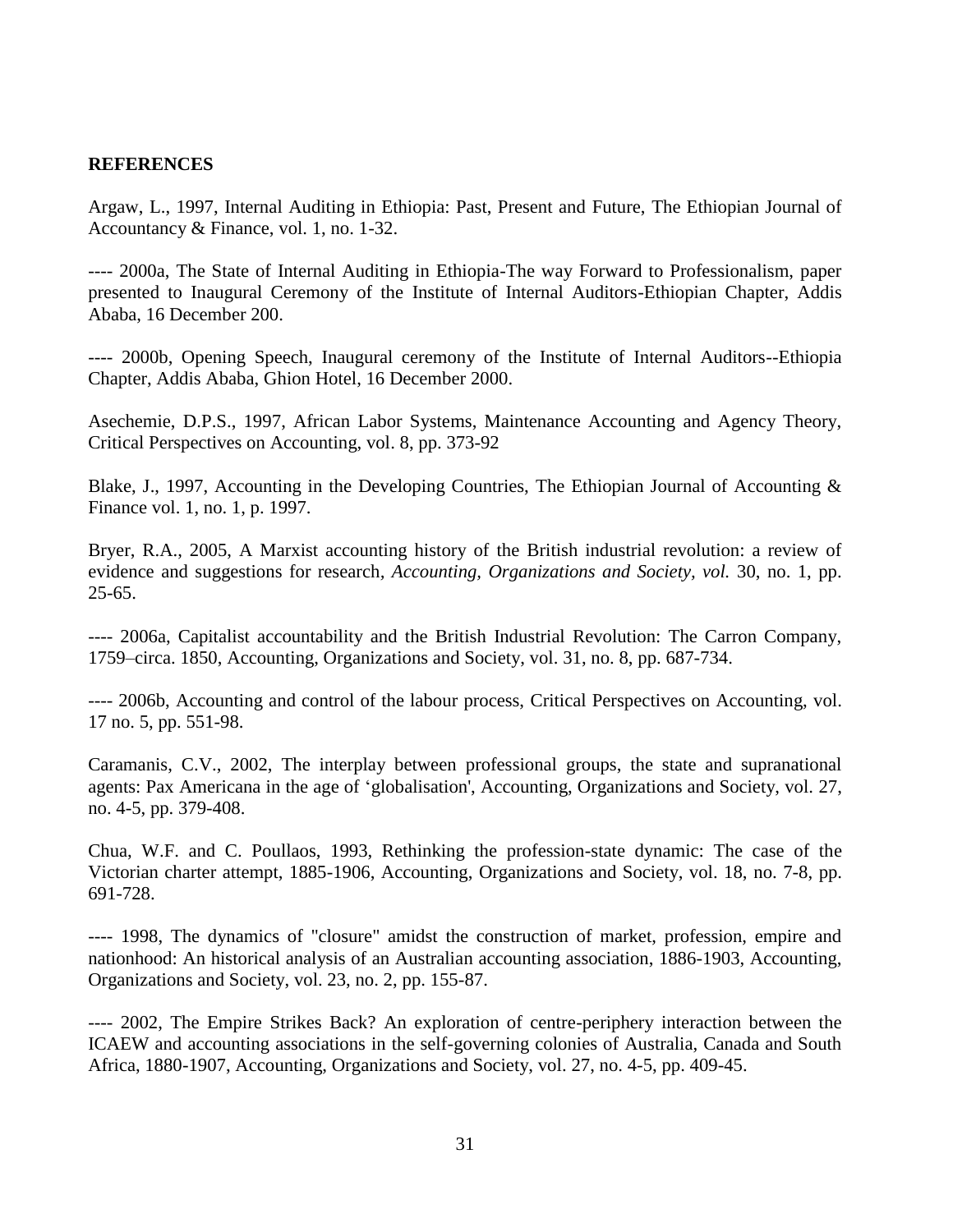Enthoven, A.J.H., 1965, Economic development and accountancy, Journal of Accountancy, vol. 120, no. 2, pp. 29-35.

Federal Democratic Republic of Ethiopia Population Census Commission 2007, *Summary and Statistical Report of the 2007 Population and Housing Census Results,* viewed 18 May 2009, [<http://www.csa.gov.et/pdf/Cen2007\\_firstdraft.pdf>](http://www.csa.gov.et/pdf/Cen2007_firstdraft.pdf).

Frank, W.G., 1979, An Empirical Analysis of International Accounting Principles, Journal of Accounting Research, vol. 17, no. 2, pp. 593-605.

Gebrekidan, A 2005, *The impact of external debt on economic growth in Ethiopia*, Addis Ababa.

Gorbachev, MS 1987, *Toward a Better World*, Butler & Tanner Ltd, London.

---- 1996, *Memoirs* London: Doubleday.

Government of Ethiopia 1944, *Audit Commission Proclamation No. 199/1944.*, Addis Ababa.

---- 1960, *Commercial Code of Ethiopia*, *Negarit Gazeta*, Addis Ababa.

---- 1961, *Government of Ethiopia, Office of Auditor General Proclamation No. 199/1961*, Addis Ababa.

---- 1977, *Establishment of the Audit Service Corporation. Proclamation No. 126/1977.*, Addis Ababa.

---- 1992, *Public Enterprise proclamation, Berhanena Selam Printing Enterprise Proclamation No. 25/1992.*, Addis Ababa.

Government of Ethiopian, 1997, *Government of Ethiopia, Office of the federal Auditor General Establishment Proclamation*, Addis Ababa.

Hao, Z.P., 1999, Regulation and organisation of accountants in China, Accounting, Auditing & Accountability Journal, vol. 12, no. 286-302.

Hoskin, K.W. and R.H. Macve, 1986, Accounting and the examination: A genealogy of disciplinary power, Accounting, Organizations and Society, vol. 11, no. 2, pp. 105-36.

Jones, G. and J. Kinfu, 1971, The birth of an accounting profession: The Ethiopian Experience, International Journal of Accounting, no. Fall, pp. 89-98.

Kinfu, J., 1970, The Accounting provisions of the Commercial Code of Ethiopia, DBA thesis, Michigan State University.

---- 1990, Accounting and auditing in Ethiopia: an historical perspective, paper presented to The First National Conference of Ethiopian Studies, Addis Ababa.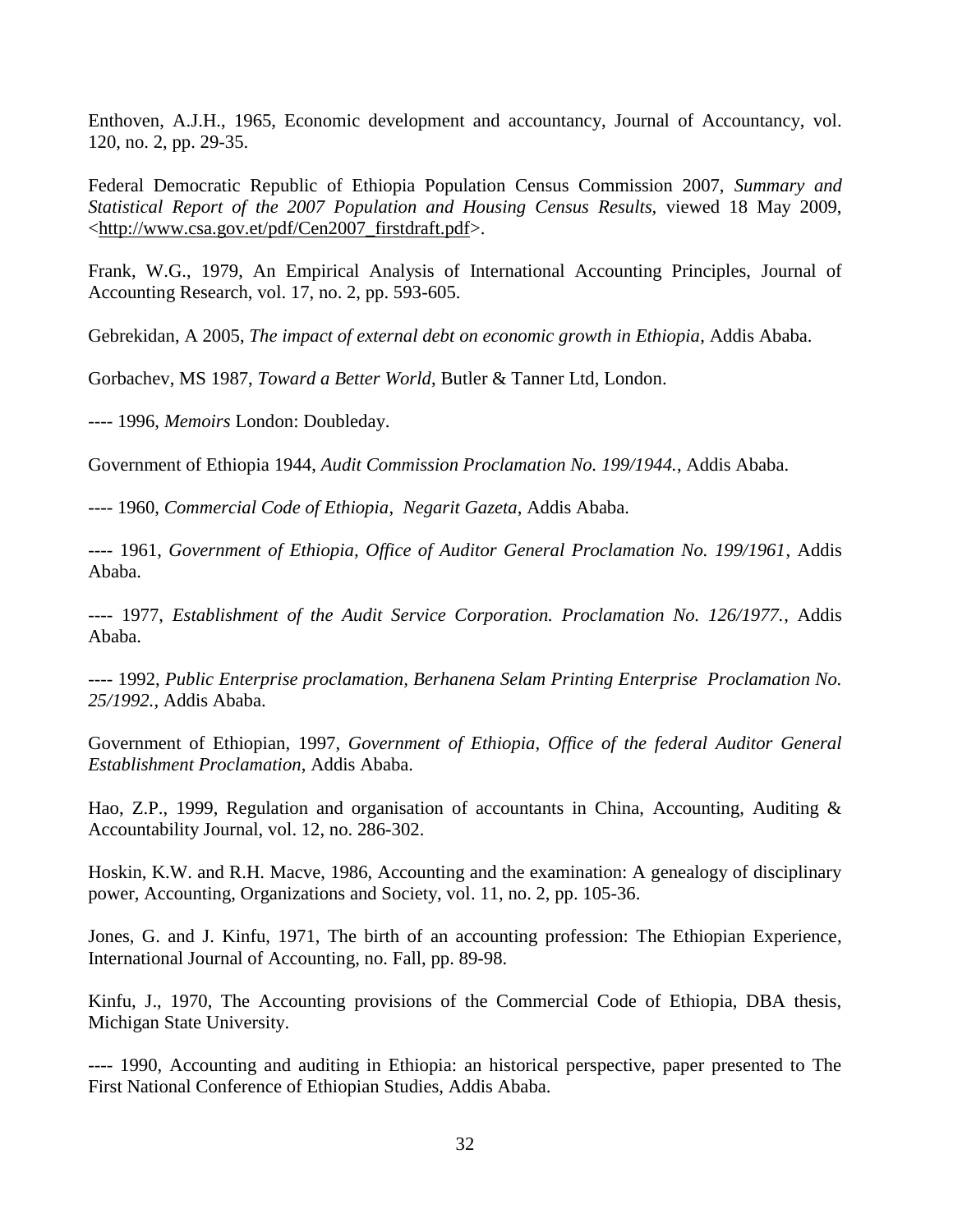---- 2005, Quo Vadis - The Accountancy Profession in Ethiopia, Accounting Focus, vol. 1, no. 1, pp. 8-13.

Kinfu, J., T. Negash, and A. Merissa, 1981, The Accountimng Profession and Practice: The Ethiopian Experience, paper presented to Regional Conference on Localization of Professional Training, quaification and examination in African States, UNECA hall, Addis Ababa, 27-30 June 1981.

Lemessa, D., 1996, *Auditors Independence and the Bidding Process*, Ethiopian Accounting and Finnce Association, Addis Ababa.

Marx, K.H., 1994, *The eighteenth brumaire of Louis Bonaparte (selections). In L.H. Simon (Ed.), Selected writings (pp. 187-208)*, Hackett Publishing Company, Indianapolis, IN.

Mengesha, T., 2006, *Establishing and Strengthening Professional Accountancy Bodies: Initiatives and Lessons Learned, Africa Region Learning Workshop, September 28-29.*, Internaional Fderation of Accountants, viewed 21 AUgust 2008, <http://www.google.com.au/search?hl=en&q=%22audit+%2B+competitive+bidding+%2B+Ethiopi a%22&meta=>.

Mihret, D.G., K. James, and J.M. Mula, 2009, *Antecedents and organizational performance implications of internal audit effectiveness: A synthesis and research directions.* , University of Southern Queensland, Work in Progress.

National Bank of Ethiopia, 2006, *Directive No. FXD/28/2006, Flower Export and Foreign Exchange Repatriations*, viewed 23 March 2008 2008, <http://www.nbe.gov.et/gallery/Directives/flower%20export%20and%20foriegn%20exchange%20> .

Nations Encyclopedia, 2004, viewed 23 March 2008, <http://www.nationsencyclopedia.com/Africa/Ethiopia.html>.

O'Regan, D., 2001, Genesis of a profession: towards professional status for internal auditing, Managerial Auditing Journal, vol. 16, no. 4, pp. 215-26.

Peterson, S.B., 2001, Financial Reform in a devolved African Country: Lessons from Ethiopia, Public Administration and Development, vol. 21, no. 2, pp. 131-48.

Ramirez, C., 2001, Understanding social closure in its cultural context: accounting practitioners in France', Accounting, Organizations and Society, vol. 26, pp. 391-418.

Seal, W, P. Sucher, and I. Zelenka, 1996, Post-socialist transition and the development of an accountancy profession in the czech republic, Critical Perspectives on Accounting, vol. 7, no. 4, pp. 485-508.

Sian, S. 2006, Inclusion, exclusion and control: The case of the Kenyan accounting professionalisation project, Accounting, Organizations and Society, vol. 31, no. 3., pp. 295-322.